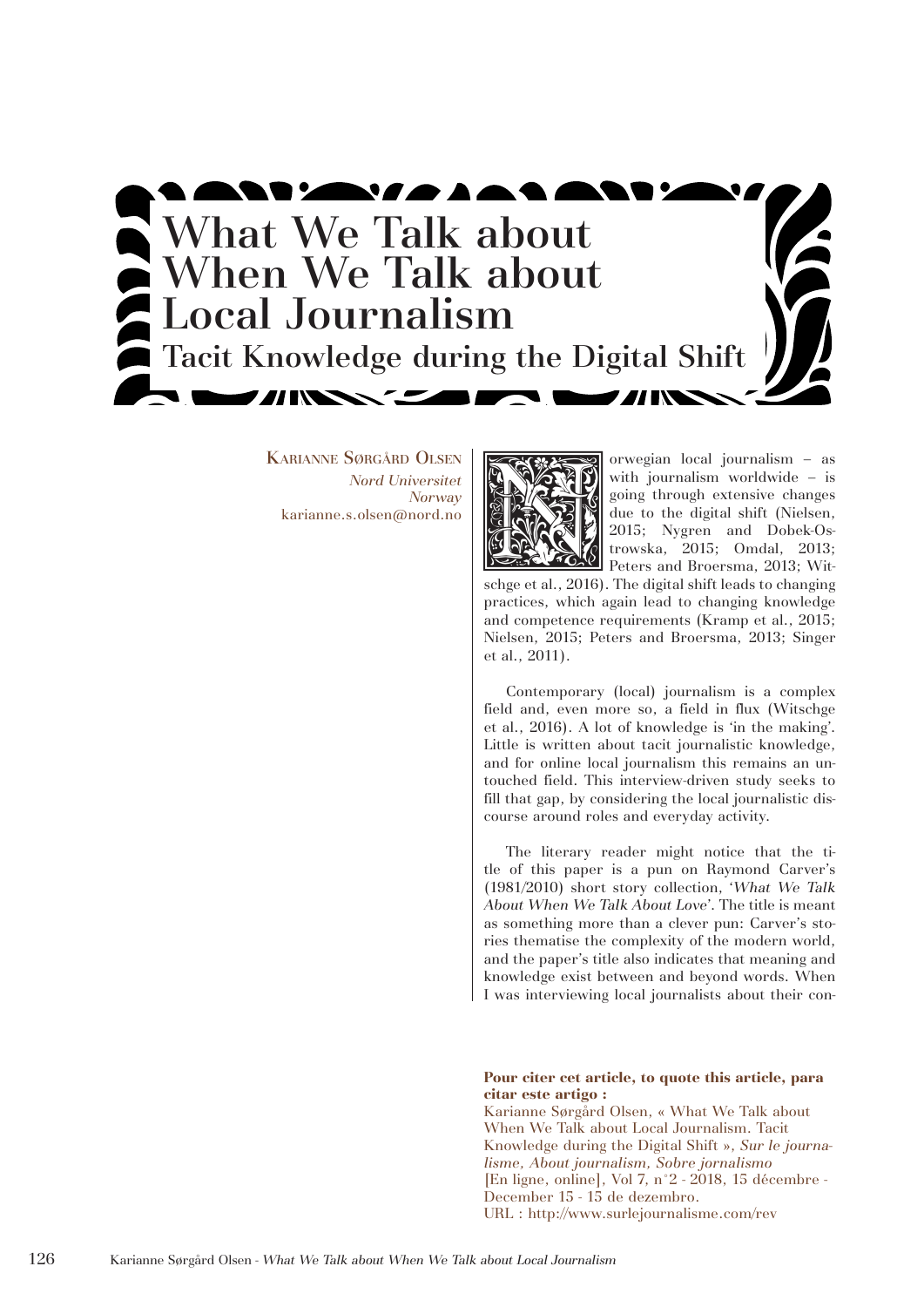temporary work situation and role understanding, the following thought struck me: they all talked a lot about 'digital competence' but were unable to articulate the meaning of the term – even when directly asked. It was like they *knew* it, but could not fully verbalise it. This triggered my interest in the tacit knowledge dimensions of the profession.

Tacit knowledge in journalism deserves more research, as it is a matter of scrutinising the core values of journalism – such as newsworthiness (Dimmen, 2009). This interview-driven study aims to clarify some of the underlying tacit knowledge dimensions tied to contemporary professional challenges. This includes online communication, online news production and online roles, as well as how to handle the changes brought on by the shift.

Collins (2010) emphasises that most professional tacit knowledge can be articulated, and is thus easier to transfer. He also argues that explication of tacit knowledge may remove insecurity in professional situations. The current study rests on this notion. As (local) journalism adapts to new frameworks, new technology and limited resources, it is crucial to reflect on practices. An explication of local journalists' discourse around their knowledge and competencies can identify and illustrate what the profession considers unclear and uncertain. It can also clarify the new forms of local journalistic knowledge emerging, including the content of the somewhat fuzzy term 'digital competence'. Through addressing areas of unarticulated (digital) know-how, issues regarding everyday work, professionalism, localness and local journalistic quality can arise, and in turn provide a useful basis for later research. In addition, and in line with Hermida (2011), research on the ongoing changes in contemporary journalism has historical value.

The article answers the following research question: *What tacit knowledge can be elicited from local journalism actors' discourse around online work and activity?* 

Discourse is, in this article, understood as "*culturally ingrained and institutionally powerful ways of looking at, experiencing and understanding particular areas of social life*" (Deacon et al., 1999, 147). Analysing journalists' discourse is a fruitful way to comprehend "*what matters*" in journalism (De Maeyer, 2016, 467).

The paper is structured as follows. First, a section elaborating on contextual matters. Next, a presentation of the tacit knowledge theories that provide the analytical toolkit for the analysis. This is followed by a description of the methodology, before the text moves on to the analysis. The analysis section is divided into three main dimensions of tacit knowledge, addressing what local journalists say about (1) their relation to the audience, (2) composing good online stories, and (3) online self-presentation and behaviour.

# **Context: digitalisation, professionalism and localness**

Norway is part of what Hallin and Mancini (2004, 144) refer to as the *Democratic Corporatist Model*, indicating historically high circulation rates, substantial autonomy, strong professionalism and a strong local press. Looking at its history and development, Norway's media situation is similar to other North-European countries. Norway is called "*the land of local newspapers*", and a majority of the 230 existing newspapers are local (Høst, 2016). In Norway, local media employs most of the journalists, and the local press is the spine of everyday Norwegian media structure (Mathisen, 2010). The district offices of NRK<sup>1</sup> have good ratings as well. Local media is important for the democratic infrastructure, local culture and identity, and for channelling local political information and news (Omdal, 2013). Both in the Norwegian press and in public broadcasting (NRK), online news is gaining increased preference over print, TV and radio. Today, the local press is experiencing severe circulation decline and downsizing after withstanding the general development for a number of years (Høst, 2014).

In this article, (local) journalism is understood as a profession, in line with Abbott's (1988) understanding as a way of structuring expertise, relying on both theoretical and practical knowledge. Freidson (2001) underscores the professional use of *discretion*, implying that the occupation's use of expertise – founded in knowledge and experience – cannot be left with just anyone. For journalism, this is a question of social responsibility (cf. Kovach and Rosenstiel, 2001).

Questions concerning the de-professionalisation of journalism – understood as decreased journalistic autonomy and sense of social responsibility – are under discussion both nationally and internationally (Bjerke, 2009; Freidson, 2001; Nygren, 2008; Nygren and Dobek-Ostrowska, 2015). Convergence, including the impact of social media, blurs many old distinctions (Hermida, 2011). New skills, ways of thinking and modes of working are emerging. Online traffic is important both for revenues and public standing. High traffic means bigger audiences, more money and general interest. Engebretsen (2007)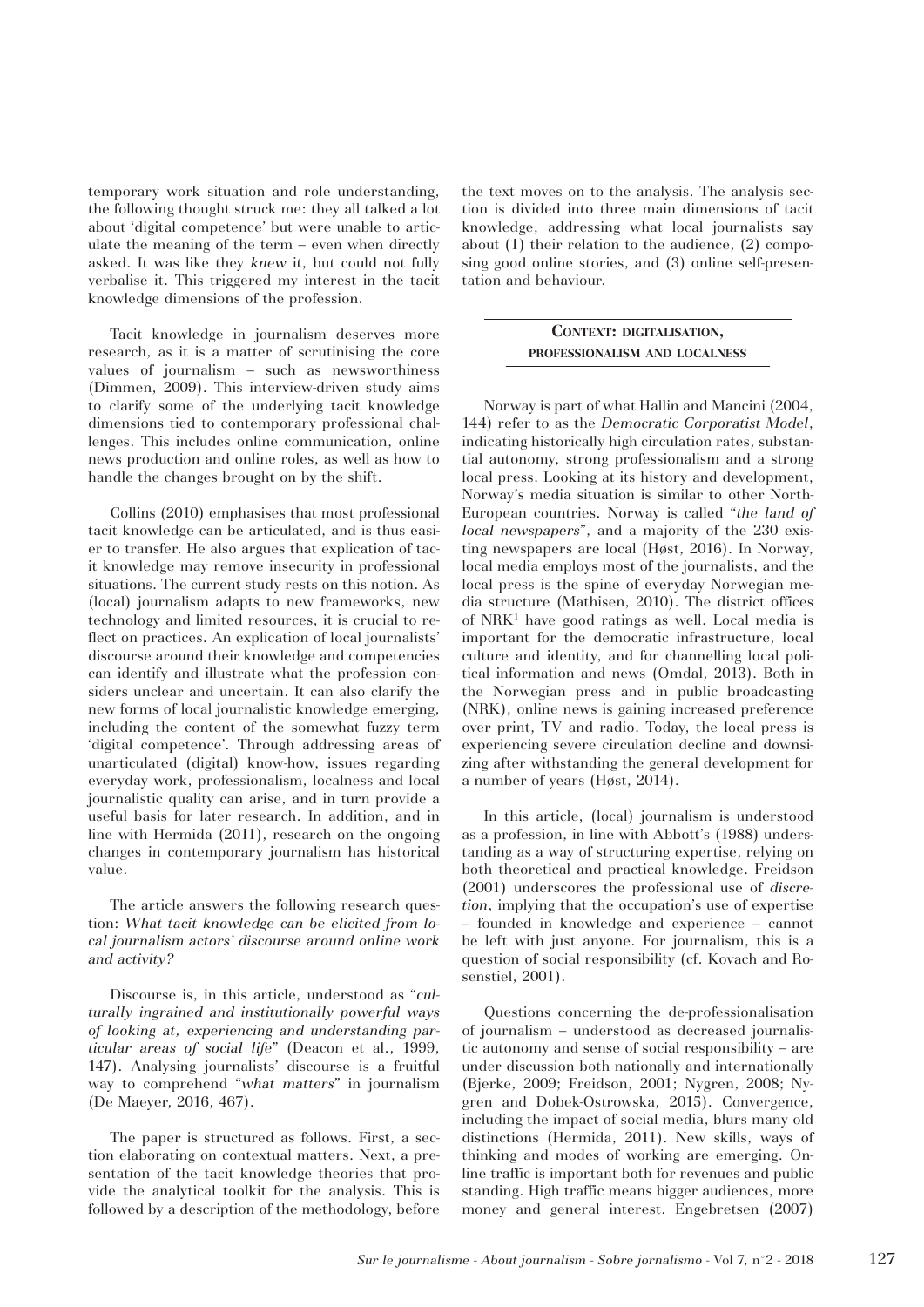points to fascination, experience and engagement as indicators of quality in digital journalism. User interaction is a central feature of contemporary journalism (Singer et al., 2011), and several scholars have underscored the increased public power (cf. Picard, 2011). Meanwhile, there has been a change in loyalty among the audience, and multi-platform consumption of news is the new normal (Purcell et al., 2010).

The use of social media is blurring old boundaries of journalism (Hermida, 2016; Steensen, 2016), and new demands of journalistic transparency challenge old professional ideals concerning objectivity and neutrality (Gynnild, 2012). Journalists increasingly use social media and other digital platforms to interact with users and sources (Gulyás, 2013; Hedman, 2015; Hermida, 2016; Zeller and Hermida, 2015). This implies that there is a less institutionalised communicative practice than before (Hermida, 2016), and journalists have a harder job balancing professional and private identities (Steensen, 2016). Journalistically speaking, there may be discrepancies concerning the news outlet's need for credibility and objectivity (Hermida, 2016). Social media involves a loss of control for journalism actors, as the knowledge of who the audience is, as well as when, where and how news is consumed, disappears (ibid.). This is a crucial change for local journalism, where the ideal reader has traditionally been the next-door neighbour (cf. Eco, 1979).

The everyday work and role of journalists are also changing with the digitalisation. In digital local journalism, more time is spent inside the newsroom, journalists produce more news than before and 'glocal' news angles are necessary to make the news generate online traffic (cf. Lamark and Morlandstø, 2014; Nielsen, 2015; Nygren, 2008; Omdal, 2012). However, time is becoming an ever scarcer resource in journalism, and it is hard for journalists to find time to learn new practices and tools (Avilés and Carvajal, 2008; Lamark and Morlandstø, 2014). Still, not *everything* changes in the rhythm of digitalisation. Paulussen (2011, 62), with a reference to Boczkowski (2004), writes: "*Newsroom culture consists of unwritten rules, tacit norms and shared professional values (…) embedded in the habits, hearts and minds of journalists*". Paulussen (2011, 62) underlines that cultural change is a slow process. Unwritten rules, tacit norms and professional values are also the subject of the next section, where I elaborate on theories of tacit knowledge.

## **Professional tacit knowledge and tacit knowledge in journalism**

Professions rest on a basis of knowledge. This knowledge base contains both explicit (spoken/written) and tacit knowledge (Grimen, 2008; Molander and Terum, 2008). The classical, scientific definition of knowledge is that statements must be justified through true beliefs (Plato, in Fine, 2003). Professional knowledge, however, consists of *both* intellectual and cognitive knowledge on work ethics, situational discretion, (social) responsibility and practical *know how* (Kennedy, 1987; Oltedal, 2012; Smeby, 2008). This implies a broader understanding of knowledge than Plato's definition. In professional everyday life, much knowledge 'in use' will be of a practical and often unspoken kind: *tacit* (Ryle, 1963; Smeby, 2013). Tacit knowledge evolves from how we experience, judge, act and think based on verbally unarticulated knowledge. The knowledge might be tacit because it is yet to be spoken, or because it is impossible to articulate (Grimen, 2008, 79). Tacit knowledge has always been a crucial part of the journalistic knowledge base, and journalists are viewed as "*intuitive experts*" with professional knowledge that some find difficult to articulate (Dreyfus and Dreyfus, 1986; Gravengaard, 2011).

In the following section, I give a brief description of three main traditions regarding the understanding of tacit knowledge (cf. Grimen, 2008). In addition, I present relevant theories and examples to illuminate the core of these understandings.

The first tradition is the phenomenological tradition. Here, the term *lifeworld* comprehends the horizons of considered and unconsidered thoughts and actions belonging to an individual's concrete and sociocultural world (Berger and Luckman, 1996; Husserl, 1962; Schütz, 2005). Knowledge might be tacit because it is impossible to articulate all that is known at one time, or because it is not reflected upon (Husserl, 1962). In one's lifeworld, knowledge and fields of competence may be implied or presupposed (Habermas, 1981). A local journalist's lifeworld horizon might consist of the local culture, traditions and mindset, as well as his/her interests, work, and relation to friends, family and co-citizens (cf. Molander, 1996). Sumpter (2000) studied work routines of editors, and found that they construct typifications of their audience. These typifications emerge through newsroom interactions or through interactions with acquaintances, friends and family. Typifications are hence imagined audiences, based on lifeworld knowledge. According to Sumpter (2000), audiences influence journalists through the latter's intuition and assumptions – which again creates routines.

Routines bring us to the second tradition, Wittgenstein pragmatics. This tradition emphasises the foundation of rule-bound behaviour (Wittgenstein, 1953; 1969). The term *praxis* comprehends the com-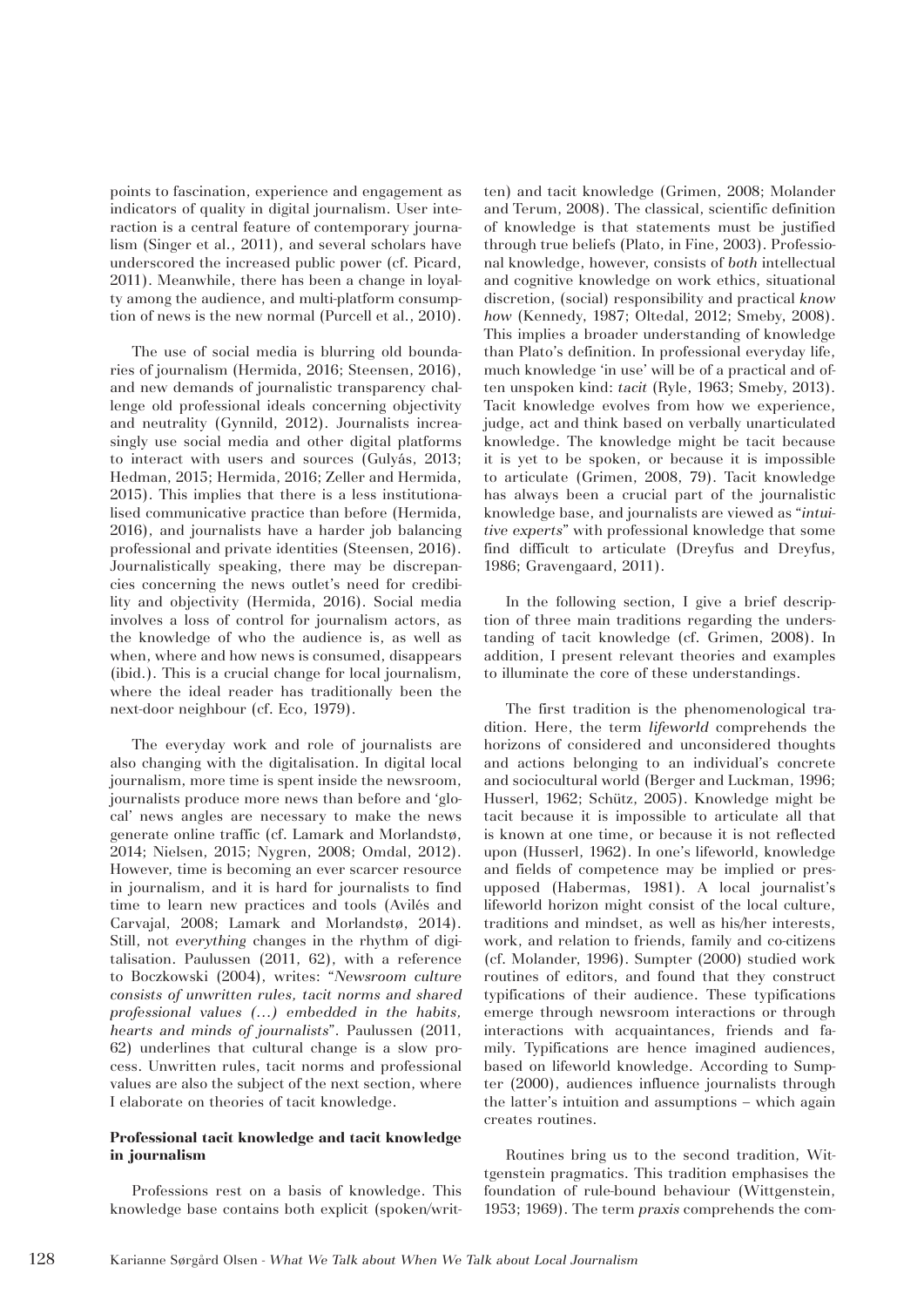pleteness of verbal and non-verbal rules and repertoires of action. Praxis is what theories arise from, and speaks for itself. The verbal language is inadequate – yet not unnecessary – when it comes to the knowledge of praxis. In addition, norms and rules of conduct limit what is accepted and expressed through words (Grimen, 2008). Hence, it is a gap between the recognisable and the articulable. One relevant example of journalistic *praxis* is the knowledge of newsworthiness. Schultz (2007) names this seemingly self-evident sense "*the journalistic gut feeling*". This gut feeling exists both within the bodies of journalists and within the walls of newsrooms, and the knowledge consists of non-negotiable norms, explicit news criteria and disputable arguments. It develops through practice. March and Olsen (2004) describe the unwritten rules and regulations concerning legitimate conduct in organisations as the "*logic of appropriateness*"*.* This understanding of action is based on adaption and adjustment, and thus contains tacit knowledge. It is possible to transfer professional tacit knowledge. Dreyfus and Dreyfus (1986) show how professionals turn from *novices* to *experts* through the repetition of practices. Benner (1984) points out that this kind of expertise enables the professional to see situations in their completeness. She proposes that one can gain knowledge and skills ("knowing how") without learning the theory ("knowing that"). Gans (1979) showed that journalists only have a vague and abstract sense of what news audiences want, and rely more on professional routines. Journalists think that news values are an abstraction of what the audience values, when in fact news values are learned through processes of professional socialisation (Breed, 1955; Tuchman, 1978). The notion of tacit *relational knowledge* is further developed by Collins (2010), who points out that social interaction (between individuals or within groups) keeps some knowledge unarticulated – either because of norms or because articulation is unnecessary.

The third tradition is based on Polanyi (1962; 1966), and will only be elaborated on briefly here. Polanyi (1966, 4) focuses his interest on what is and what is not possible to articulate verbally. Alternatively, to quote his most well-known phrase: "*we know more than we can tell*". Polanyi distinguishes between the *focal term* and the *distal term*: the focal term refers to all the small pieces of information, which add up to the bigger picture – *the distal term*. Thus, some elements of the world must be taken for granted – and by being *indwelled*, they constitute a background for our actions (ibid.). Dimmen (2009) analysed tacit journalistic knowledge through Polanyi's concepts, and showed how the "*immunising mantra of journalistic judgement*" is both complex and manifold.

As shown, not all forms of knowledge reflect the Platonic definition of knowledge. In local journalism, the tacit, indwelled knowledge about the community becomes a specific dimension. Lamark and Morlandstø (2002; 2014) show how the localness of local journalism creates specific challenges in connection with role and activity: the local journalist has to find ways to be proximate, but effective and neutral.

The article returns to these notions in the analysis, after a description of the methodology.

#### **Methodological approach**

This is an interview-driven study, conducted through semi-structured in-depth interviews with 16 local journalism actors who belong to four different newsrooms in two different Norwegian communities.2 The journalists and editors belong to both local newspapers and the district offices of the national broadcaster, NRK. The NRK district offices are nationwide the most popular local aired media. Through strategic documents, NRK has decided to make a distinct commitment to digital platforms and social media. The two newspapers chosen are typical Norwegian local newspapers in the sense of size, readership and area of coverage. They are also typical in that they are experiencing a digital turnaround with circulation decline and downsizing.

The choice of interviewees was strategic and breadth-based, grounded in the interviewees' fields of work and expertise, experience, age and gender. The common denominator is that they all work fulltime in local journalism on both digital and traditional platforms (TV, radio, newspapers). They are anonymised using pseudonyms, but understand and agree with the possibility of indirect identification.

The recorded interviews took place in May and June 2014, and lasted between 45 and 90 minutes. The interview guide – which served as a guideline throughout the conversations – contained questions about practical everyday work, reflections on the journalist's role, quality in journalism, relation to the public and technology/platforms, social responsibility and experiences with the digital shift<sup>3</sup>. It was important that the interviewees were given space to address matters they personally considered to be important.

The analysis draws on theories of tacit knowledge, partly anchored in professional theory. I chose an interactionist-interpretation approach to access the tacit knowledge dimensions (Järvinen and Mik-Meyer, 2005). This implies that the researcher actively goes beyond the interviewees' words,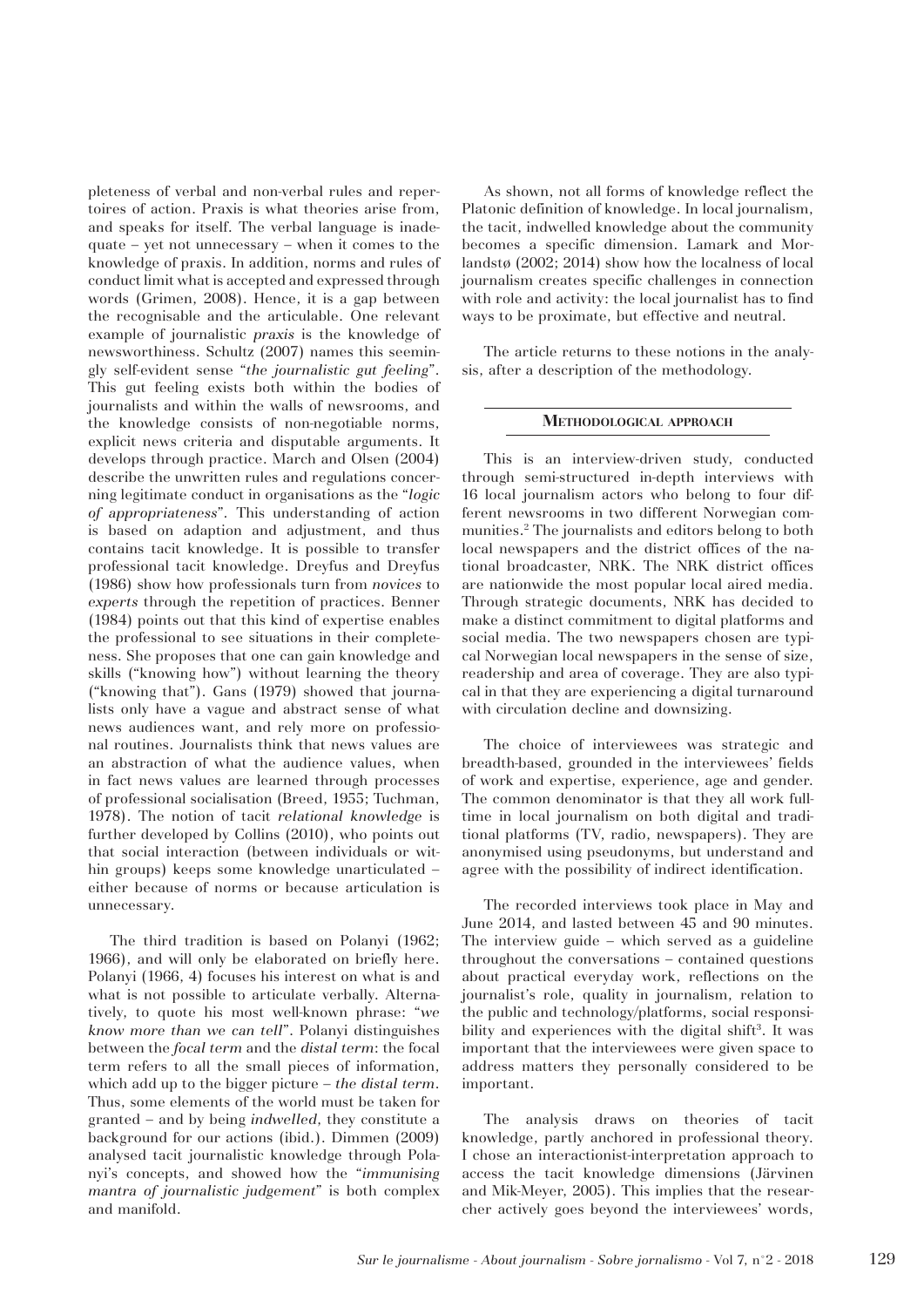in order to capture meaning through reflection and analysis. The focus lies not only on what is being said, but also on the choice of words, the tone and atmosphere throughout the talks, as well as possible social conventions binding the interviewees. It was important for me, as a researcher, to consider the social identities negotiated by the local journalists throughout the interviews.

The categorisation and systematisation of the transcript material was achieved by taking the following steps: 1) Going through all the interviews and interview notes, taking notes on what emerged as central topics<sup>4</sup>. 2) Re-reading the transcripts and making sub-topics, by grouping emerging themes under the main topics<sup>5</sup>. 3) Coding the entire material in HyperResearch, systemising all relevant statements under one or several sub-topics. I also made summary notes on each interviewee's narrative, answering the question of *what is essential here.* Each note consisted of two parts: a summary of the central quotes and stories, followed by my interpretation of the statements (cf. Denzin's (1999, 312–313) notion of how description of meaning is also ascription of meaning). The notes also accounted for my role in the interviews. Through all of this, and with the use of existing theories on tacit knowledge, the three dimensions took shape.

Tacit knowledge is not something one can ask about directly. The answers to my research question emerged implicitly, and were discovered through repeatedly reading and dialectically interpreting the material. Metaphorically speaking, it was like discovering small drops of knowledge trickling out between the spoken words. Hence, the analysis rests on interpreting the underlying meaning – bringing these drops into unity.

There are both affordances and limitations to the approach chosen. On the one hand, the underlying meaning is elicited from the local journalists' discourse. On the other hand, the findings remain as interpretations, not as "facts". The answers come from interviewees with interests, motives and a human need to idealise their roles (cf. Goffman, 1992). Hence, the research is *reality-reflecting* more than *reality-establishing* (cf. Staunæs and Søndergaard, 2005, 51). Maintaining a critical distance from the discourse displayed was therefore important for me. Yet, language both produces and discloses the world (Alvesson and Kärreman, 2005), and it would be meaningless to presume that the local journalists' discourse cannot tell us any truths about knowledge in local journalism. As Dawson and Prus (1993, 166) note, language also creates inter-subjectivity and a human will to create and maintain meaning. With this notion in mind, the text moves on to the analysis.

# **Three dimensions of tacit knowledge in local journalism**

This section of the article presents and analyses relevant data derived from the interviews, and is structured through three different local journalistic dimensions. Each dimension focuses on an area in which tacit knowledge seems to be an important part of the knowledge base. The first section explores dimensions that directly and indirectly relate to the online audience. The second part scrutinises aspects of local journalistic production. The third part looks at the local journalistic role during a time of transparency and change. In sum, the analysis seeks to clarify aspects of local journalistic tacit knowledge – as they appear from the professional discourse.

## **The New Presence: Audience conceptions and approaches**

The interviewees describe the core of local journalism as presence in, and closeness to, their community: "*The most dangerous thing that might happen to a local newspaper is to appear as presumptuous and unapproachable*", according to Hans (44). Both Hans and the other interviewees express the importance of continuous communication with both sources and the public. A contemporary challenge is that the tempo of online production extensively ties them to the newsrooms:

*"We do indeed lose very many good stories when the capacity of getting around in the community disappears. At least, I think so. However, we are doing a good job on Facebook – we simply have to use social media as a replacement for real-world experiences."*  (Eivind, 47)

The quote represents two common views among the local journalists interviewed: that online arenas of communication are replacing real-life interaction, and that Facebook is the most important social media site. Furthermore, the journalists explain how they try to consciously signalise public-mindedness and down-to-earth-ness in a range of ways when switching from real-life to the web. They use elements from their more general lifeworld-horizon to do so. Katrine, for example, says that she adds a "hug" at the end of her Facebook updates to the audience – just as she does with her friends and family. We see a link to Sumpter's (2000) findings of how journalistic routines emerge through audience typifi-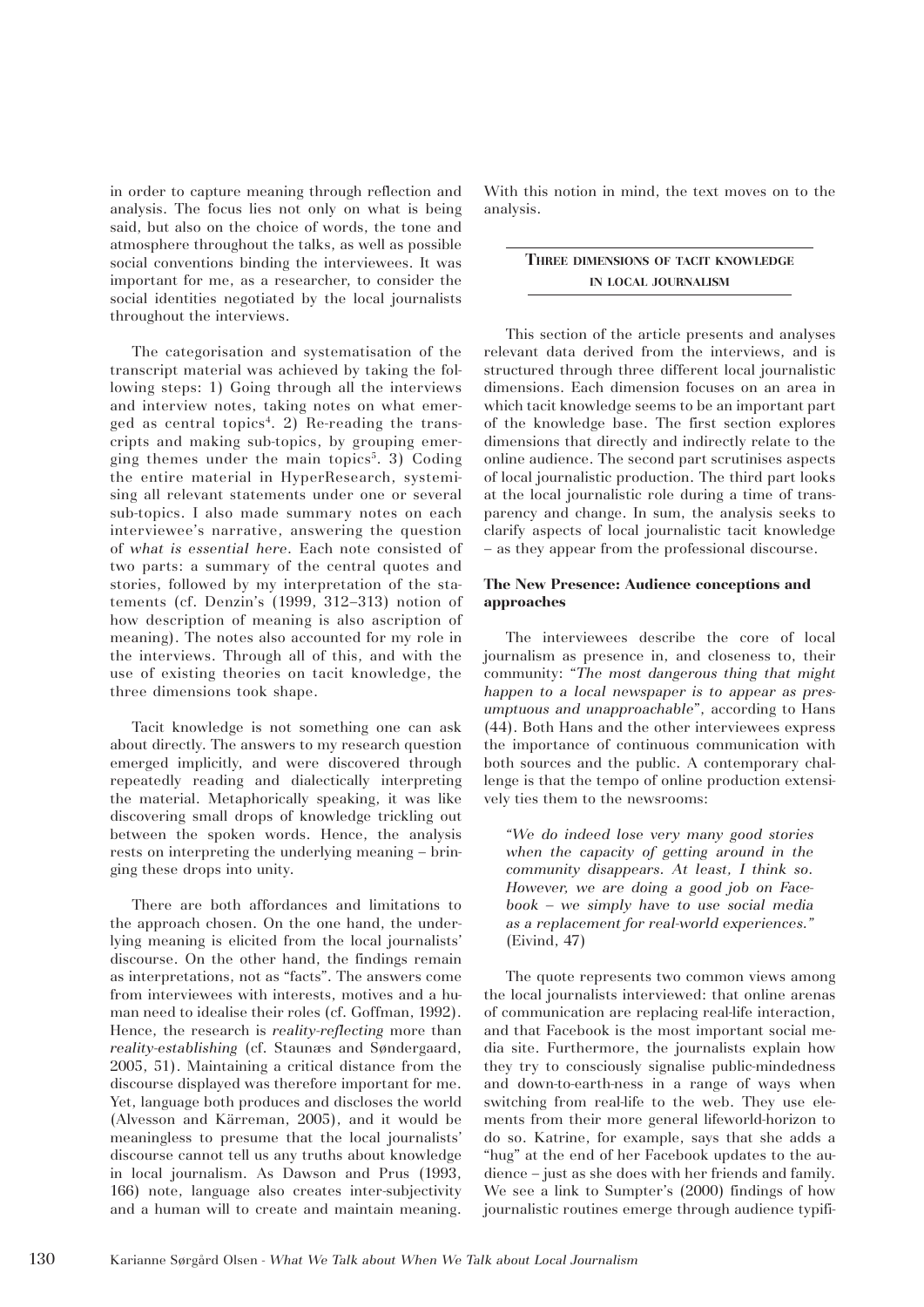cations, which again are based on real-life relations. In addition, this is *relational knowledge* (Collins, 2010) *–* Katrine explains how she has experienced the effectiveness of her "hugs" through testing it on the audience. Eva (45), whose favourite way of collecting news stories earlier was by hanging out in the supermarket with a shopping cart, recounts:

*"Today, I do not get many spontaneous tips. That harmless, friendly appearance you can put on when you stroll around with a shopping cart, well, you are without that behind a screen. You appear much, much more intimidating."* 

Hence, the personalisation of digital local journalism is, according to the local journalistic discourse, based on what Örnebring (2009, 12) refers to as *re-skilling*, more than de-skilling or de-professionalisation. The local journalists try to transmit some traditional and personal elements of presence into the online sphere. The interviewees are concerned with the amount of informal and unspoken codes, practices and rules online – tacit knowledge dimensions they have to *relationally* (cf. Collins, 2010) learn by doing. Those who lack a "*digital gut feeling*" (cf. Schultz, 2007) are likely to stay away from online news, social media, debate moderation and general public communication. "*Employees shying away from social media and other digital platforms is a bigger problem than employees misusing the new possibilities*", according to editor Björn (51). This becomes a paradox, as gaining experience presupposes participation. All of the interviewees know the importance of social media. Nevertheless, *knowing that* is something quite different from *knowing how*  (Ryle, 1963). *Knowing how* is – for the interviewees – learned through the repetition and internalisation of a practice which is under development. The local journalists are on their way from being online novices to reaching some level of online expertise.

Some respondents describe the interpretation and internalisation of adequate online behaviour as extremely demanding – they underline the '*on*' in online. This said, the discourse around being a welladjusted local journalist does not promote the digital avant-garde journalist. Rather, the interviewees underline the importance of knowing which levels and rhythms are appropriate for their public. Hans (44) explains that the newsroom does not use Snapchat unless the majority of the public do. It is a matter of connecting to a virtual local community as well as the real one. How does the newsroom, then, know the digital level of their hometown? Looking at different parts of the interviews, the following answer appeared: By noticing what does and does not work on their website. By noticing what people talk about on social media, as well as at parties and meetings.

By noticing which channels the audience uses to address the newsroom and journalists. By talking to friends and families, sources and tippers, and by being aware of general trends and developments. Both local life and journalistic technological developments constitute *the distal point*, the background, while digital strategy is the focus, *the focal point* (cf. Polanyi, 1966). In everyday work, the journalists see the sum, not the parts. Additionally, the discourse seems to contain tacit knowledge about *closeness*. Björn (51) explains:

*"We have to develop constantly. At the same time, we have to provide the public with services they can relate to and understand. So, as a local media we must know how to succeed with both development and tradition, in order to stay close to the public."* 

Björn underscores that traffic-generating curiosa and infotainment is something the audience want, and therefore should have. In his eyes, this does not displace the more serious journalism. We see how the contemporary *logic of appropriateness* (March and Olsen, 2004) – the adjustment to the new unwritten rules – includes a certain service-mindedness. Most of the interviewees regard public power and participation as a journalistic benefit – the newsrooms do not get away with mistakes, negligence or carelessness as easily as before. The discourse contains a notion of local journalism depending on the public. Underlying here is the tacit relational perception (cf. Collins, 2010) of the audience as a proper guideline for what local journalism should be online. Yet, as Gans (1979) pointed out, journalists' sense of what the audience wants is vague and abstract. The local journalists, however, claim not to uncritically adjust to what generates online traffic. An NRK journalist states the following about curiosa and infotainment vs. seriousness and public education in online news:

*"It is a 60/40- or 70/30-percent kind of thing. Clickbait journalism and critical journalism connect in this sense. If we, stubbornly, only publish what we think is important, serious and socially beneficial, well, the readers will eventually abandon us. Therefore, we have to learn ways of giving them a little bit of both."* (Katrine, 42)

This is not something journalists mathematically or strategically work out during production, it is a gut-based notion, according to Katrine. Sverre (61) states that local journalists and their audience are "*on the same team*", while Mads (60) underlines the act of "*inviting the public in*". However, these things remain undiscussed in the newsroom. According to Katrine, it would be breaking a silent norm to ver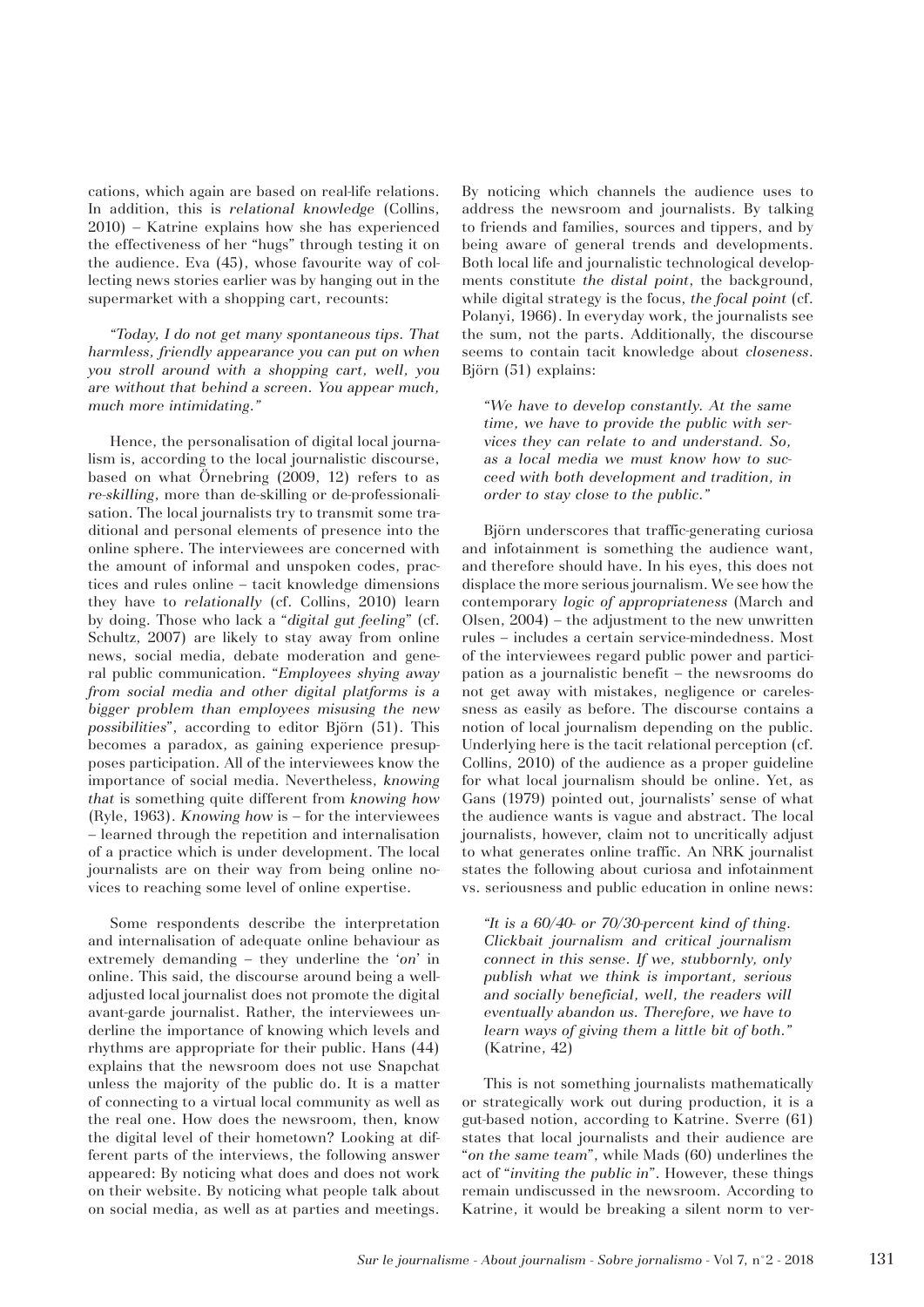bally embrace the conceived importance of curiosa. It is against the underlying and often unspoken rules and repertoires of action; the newsroom *praxis* (cf. Wittgenstein, 1969). Still, the expressed notion of public-mindedness is in line with Heinonen's (2011) idea of contemporary journalism being less about demarcation and more about dialogue. Then, it becomes clear that the context-specific knowledge of "*what is going on in our community*" (Inger, 28) is important. What your friend is busy doing is as important as what the mayor is busy doing.

Then, who do the journalists regard as their online audience, geographically speaking? They seem to think in terms of levels that do not exist when producing content for local newspapers, radio or TV. Tools can influence practice in subtle ways (cf. Boczkowski, 2009; Domingo, 2008; Heinonen, 2011). Online, there is an always-present chance of reaching out regionally, nationally or globally. Consequently, the discourse around online audiences becomes quantified and blurry. For some journalists, even confusing:

*"It is difficult to know where to put your focus and energy. We disagree on whether our expertise should be hyperlocal or more general. Moreover, which segments of the public should we aim most heavily for? The young ones? The very young ones? The old and loyal ones?"* (Eivind, 47)

The interviewee craves for concrete, articulated knowledge about how to prioritise. The newsroom's *journalistic gut feeling* is not sufficiently developed at present. Another challenge is that clickbait journalism – according to some of the interviewees – is viewed as the enemy of decent local journalism. Finn (30) explains:

*"The ratings are unimportant. I am comfortable writing the least read online news, as long as I know someone is reading it. When writing about community politics, you will never be a winner, speaking in terms of online traffic. The point is that readers should have the possibility to read such stories, ratings unconsidered."* (Finn, 30)

Finn tells me that he thinks this way because he is more concerned with his *community* than with *journalism* per se. "*The local citizens are the most important part of local journalism*", he states. According to Finn and other interviewees, expressing such thoughts is considered somewhat reactionary within the newsroom – where going viral is the spoken ideal. Again, we see an example of something left silent because it conflicts with newsroom *praxis*. While Finn makes a tacit typification of the audience as co-inhabitants in need of local journalism (cf. Gans, 1979; Sumpter, 2000), the more digitally oriented journalists see the audience in a more quantified and general way. They also see the audience as more powerful: "*If we do not give the people what they want, they will forget us very quickly. That is how it works nowadays*", according to Hans (44). Through the quotes from Finn and Hans, we see a discrepancy in the individual *journalistic gut feeling* (cf. Schultz, 2007) of what the audience is, needs and wants – or, in line with Collins (2010), two different kinds of relational knowledge. Relational knowledge is also essential in the next section, which deals with the everyday production of news.

# **The New Practice: Writing for different levels and platforms**

According to the interviewees, local journalists produce more and work faster than before. Consequently, professional discussions and occupational aloud-thinking decreases (cf. Lamark and Morlandstø, 2014). Both journalists and editors describe the present as a time of feeling one's way towards what online news should be. They seek knowledge that might secure journalistic boundaries, economy and social responsibility. It is a question of sticking to the rules of *praxis* (cf. Wittgenstein, 1953), both in terms of traditional norms and new demands. Furthermore, the *logic of appropriateness* requires the competence of juggling traditional news criteria with new and shifting norms of presentation. As Hermida (2011) notes, the development is not merely technologydriven, but a complex interaction between professional culture, and public and journalists' views on the Internet and technology.

Furthermore, the interviewees describe the use of a local journalistic gut feeling (cf. Schultz, 2007) when moving towards appropriate online content. In sum, this is news "*affecting the hearts, wallets or everyday world of the public*" (Katrine). It is important to find news that can transform into the "talk of the town" – what everyone discusses during lunch. This, again, relies on *relational knowledge*. When talking to the interviewees, the local context arose as both a precondition and a challenge. In Tønsberg, the public were concerned with infrastructure politics, while the conservation of the New Norwegian dialect was a hot potato in Førde. The journalists struggled to find intersections where such material could work in the local context and, hopefully, go viral. Again, the gut feeling is at play, balancing a myriad of more or less considered elements, *focal terms* (cf. Polanyi, 1962), tied to the specific cases.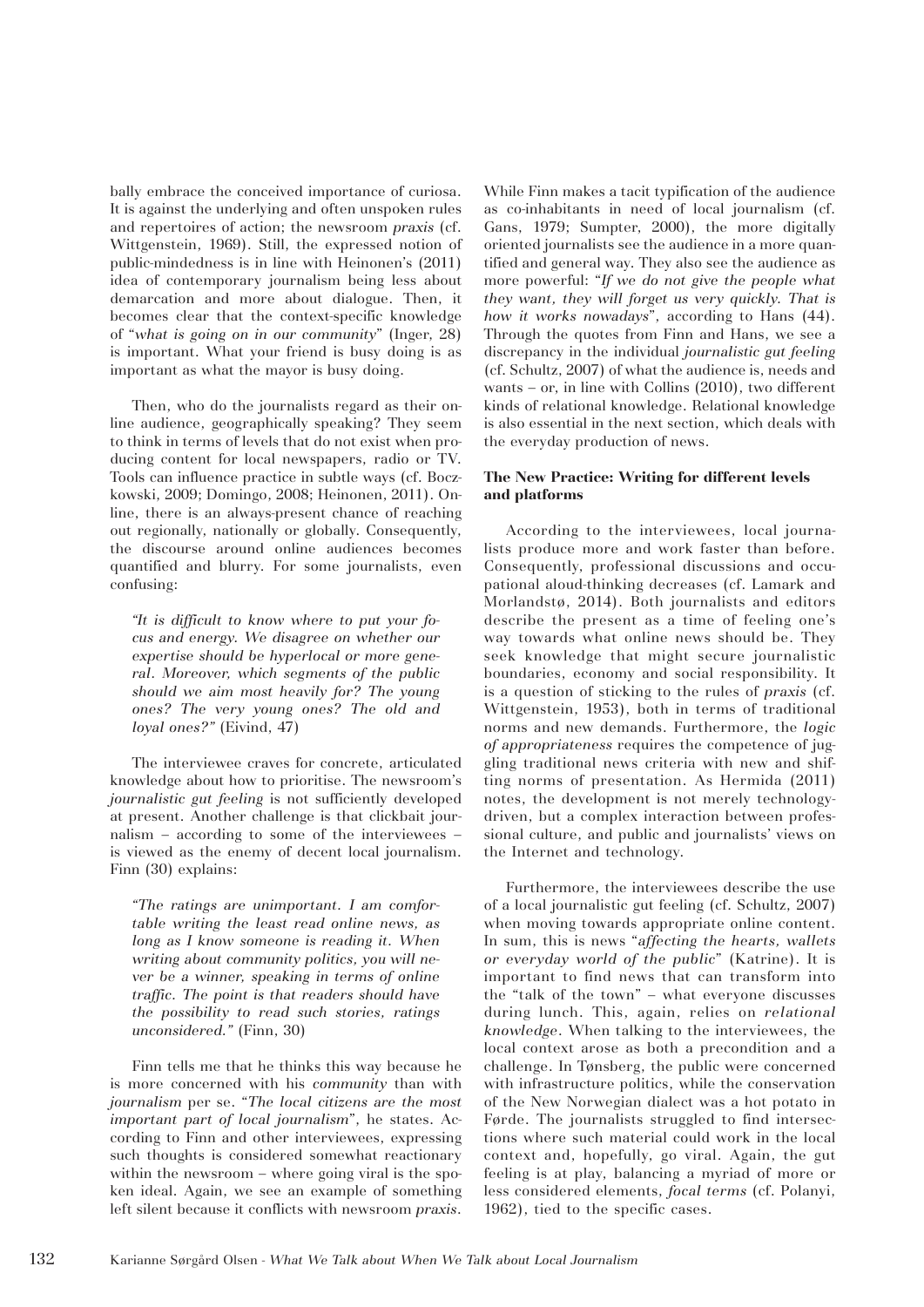'The Brown Cheese Case', became a viral story in 2014, mainly due to social media. One of the newsrooms wrote a story about a kindergarten forbidding the traditional Norwegian cheese at the children's lunch due to the amount of sugar it contained. The local story turned into a huge national debate concerning personal health, bureaucracy, meal traditions, kindergarten policies, national health policies and parents' freedom of choice. One of the journalist remarks:

*"It practically became the story of the year! In my eyes, the way the online story was presented by the front editor was very tabloid. (…) I had NEVER predicted such a trivial matter to go viral. But, I seldom predict those sorts of things."* (Mads, 60)

Hence, prediction is difficult. Feeling one's way also implies the risk of failing. Another newsroom put both economic and human resources into a large graphics project. However, the newsroom suffered from a relational knowledge shortage. The local audience were uninterested in graphical illustrations of news stories. Seemingly, the new priority was more in line with explicit and general knowledge about digital journalism than with the tacit lifeworld knowledge about the local audience.

When reaching out for audience responses (online traffic), the interviewees explain that they adopt an audience perspective to generate know-how on writing a good clickbait story. In the research interviews, they often referred to personal reading habits as well. Hence, they use both tacit lifeworld knowledge and social imagination based on personal media use when writing for digital platforms. An NRK journalist tries to explain how to make a good online headline:

*"Oh my God! That is SO difficult to explain – may I gaze at my Facebook to comment? I am only using myself here, but I guess I am quite normal: not so highly educated (…). Well, "Investigating gaps in the search for Maddie" is quite poor. However, this one is good: "Declined Dancing with the Stars for something completely different". It generates curiosity. You just know it spot on when the headline works!"* (Katrine, 42)

We see how Katrine relates to the public ("normal", average education) and follows her own notions to determine what a good clickbait headline is. That said, the journalists generally claim to deplore the extent of too "easy-going" journalism online, craving news that is more substantial. They describe making local journalism as an act of balancing – between different levels (local/regional/national), tabloid and solid, entertainment and seriousness. They are trying to find a way of doing what Tuchman (1973) calls "*routinizing the unexpected*"*.* Sverre (61) humorously describes the staff as "*clickbait whores*", but underlines the fine balance:

*"(…) at all times. Our position in the local community is super important, so online traffic is essential – much more than payment through online subscriptions. The number of readers means everything!"* 

Sverre further explains that online news is defined as the number one priority. This goes for all the newsrooms. Still, the discourse is heavily tied to traditional platforms. Jens (35) explains:

*"We discuss the front-page headline every single day. We relate to the newspaper frequency at all times, and believe there can only be one main story per day – one story that ought to carry the rest of the product."* 

The quote points towards the fact that the newsroom walls are still full of traditional journalistic gut feelings (cf. Schultz, 2007)*.* This is in line with what Witschge and Nygren (2009) found in their research on Swedish and English journalists. Print journalists tend to think in old styles and terms to a greater extent than TV and radio journalists. Nevertheless, clinging completely to traditional ways of doing local journalism is neither accepted nor really discussed, according to the interviewees. Still, some journalists have strong feelings and arguments for the traditional platforms. Olav (46) says he is:

*"…emotionally stuck in the old days with the print. It worries me that the things I write about – local politics and such – may appear as boring to read online."*

This quote is in line with what different scholars describe as journalists' professional narrative of decline (Davies, 2008; Örnebring, 2009). As shown, new norms and rules of conduct regulate what is socially accepted as relevant knowledge, statements and strategies in both local journalistic interaction and writing. Molander (1996) underscores how tacit dimensions of knowledge are tied to social structures and status. Furthermore, he notes that the articulation of certain forms of tacit knowledge is not arranged for. Examples of this are also given in the next section, which scrutinises elements of the new professional role.

## **The New Professional Role: Coping with transparency and new ideals**

According to the interviewees, social media use requires knowledge about new unwritten rules and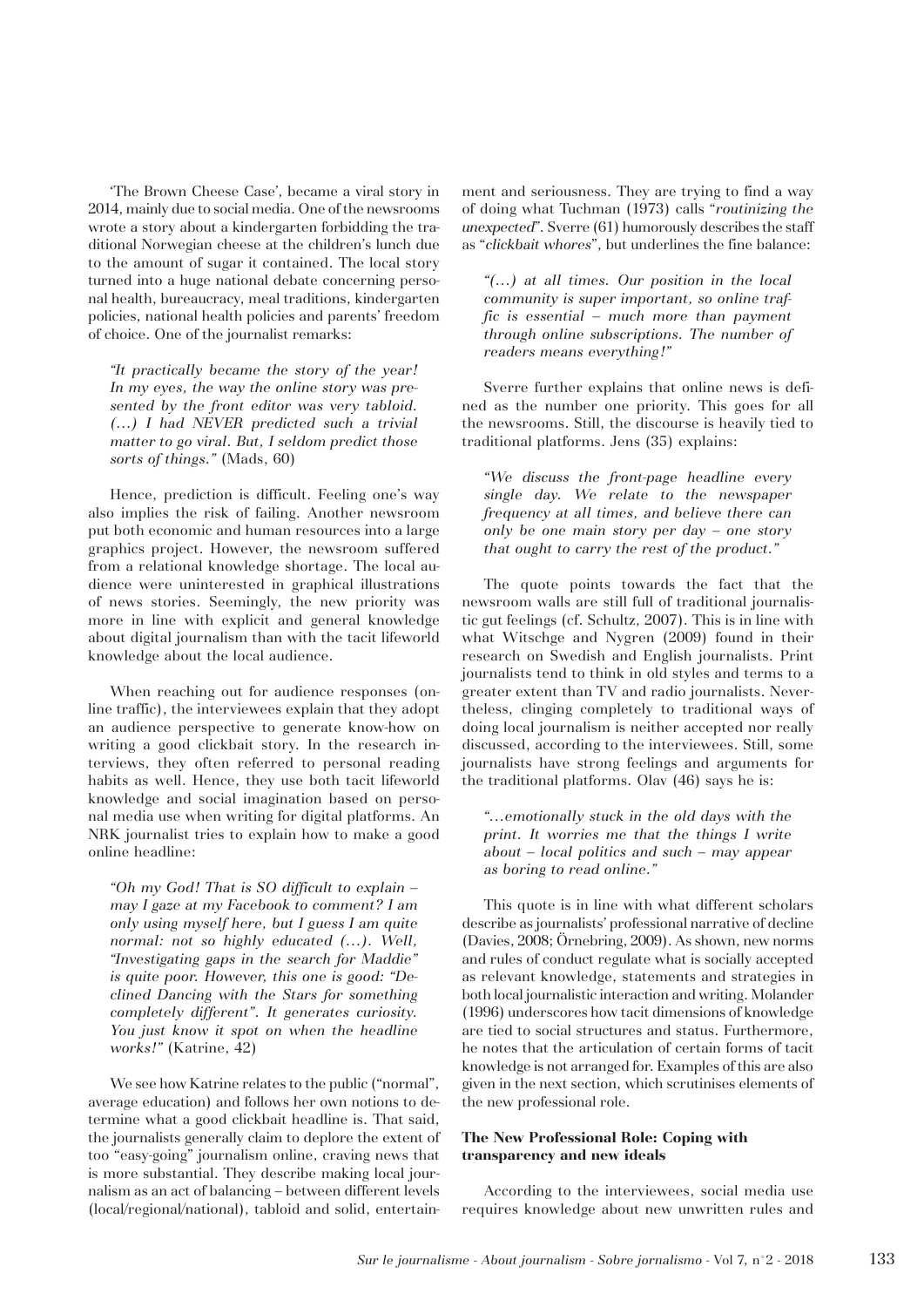codes of conduct – adequate online behaviour is a question of "*cracking the code*", "*balancing*", "*juggling*", "*coping with changes*", "*feeling one's way*", "*having a gut feeling for what works digitally*", "*keeping a flexible attitude*" or being "*in line with the public*" – just some of the challenges the journalists mention when talking about being online. Praxis – the unwritten rules of conduct *–* changes in several ways, but "*balancing*" and "*juggling*" have never been subjects in journalism courses. It is *know-how* more than *know-that* (cf. Kennedy, 1987), based on practice as well as lifeworld knowledge about the local.

Ragnar (47) recounts a time when he posted a picture on Facebook that showed him with a bottle of wine. His comment underneath the photo contained a humorous, yet tough, comment about a current local problem involving farmers speeding with tractors. He narrates:

*"After five minutes I removed the post. It was relatively innocent, but I want people to regard me as a serious person; it is important for the job. I wish people were a little less… well, I have quite a few truck drivers as Facebook friends, and they can be ironic, careless and out-of-control as much as they want. I sometimes wish I had a job like theirs – where I could ignore what local people may think about me."*

The journalist is indirectly expressing that the local journalistic *praxis* (cf. Wittgenstein, 1969) puts a strain on him. Ragnar, as well as the other interviewees, underlines a conscious balance between personal and professional roles. This generates a consciousness about conduct and self-presentation online; little is casual or spontaneous. An editor explains: "*It is all about staging yourself! I am kind of a fake persona online. (…) I am mainly cynical and calculating when using social media*" (Björn, 51).

As shown earlier, personalisation has become an important strategy for many of the local journalists. Personal elements on social media might spice up the professional presentation. These journalists underline the importance of presence and visibility. However, the rules and ethics of this practice are few. There seems to be a silent, yet diverse, understanding of what is socially acceptable or not online; delivering semi-rude and half-drunk comments about local farmers is clearly over the top. This understanding relies on *relational tacit knowledge* (cf. Collins, 2010). The tacit normativity of both the local and 'global' must be considered on social media. The audience might be "*the average reader, the viral community, my grandmother, my editor, old friends or politicians that follow me – and that is challen-* *ging*" (Finn, 30). The solution is often to keep things harmless:

*"Letting people know which films and books I enjoy, is not something affecting my professional role. I also share music, funny videos and aphorisms…those sorts of things. I try to keep it positive and optimistic. It is nice to let people know that we are more than stiff and boring journalists. That we are like them."* (Katrine, 42)

Katrine is trying to keep shared posts easygoing and positive, both on the newsroom's page and her own, knowing that no controversies will arise from that. Professionally, she tries to be "*the same person as in my spare time*". Again, we see how relational knowledge about face-to-face interactions is transmitted to online interactions. Oltedal (2012) underscores how the new media landscape, with social media and increased informational access, tests existing professional journalistic ideals. My research confirms this, as the *personal transparency* (Hedman, 2015, 8) – revelation of personal information – is a question of balancing, staging, trying and failing. The interviewees all consider themselves to be careful. Yet, the rules that nobody tells you can be hard to handle, and are often learned by crossing that fine line of appropriateness – as illustrated with the tractor-and-wine example. This example also underlines how journalists are forced to take (possible) responses from the *local* culture into consideration. In the tractor case, local farmers had been the subject and source of debate for quite some time.

The new local journalistic role is a complex matter. The journalists relate to a range of public, editorial, ethical, technological and professional demands. The digital shift comes with new requirements regarding where to work, when to work, how to work, and what and whom to be occupied with. The interviewees say they are concerned with several ways of coping with the new situation, and with finding their place in the new landscape. Eva describes it as a question of coping. Throughout the interview she mentions coping with the amount of changes, coping with tempo and productivity demands, coping with insecurity and coping with new forms of interaction. The interviewees are also concerned with the balance between neutrality and transparency – the latter mainly considered beneficial. According to several of the local journalists, all of these aspects are often complained about, yet seldom discussed within the newsroom. A typical response *after* the research interviews was: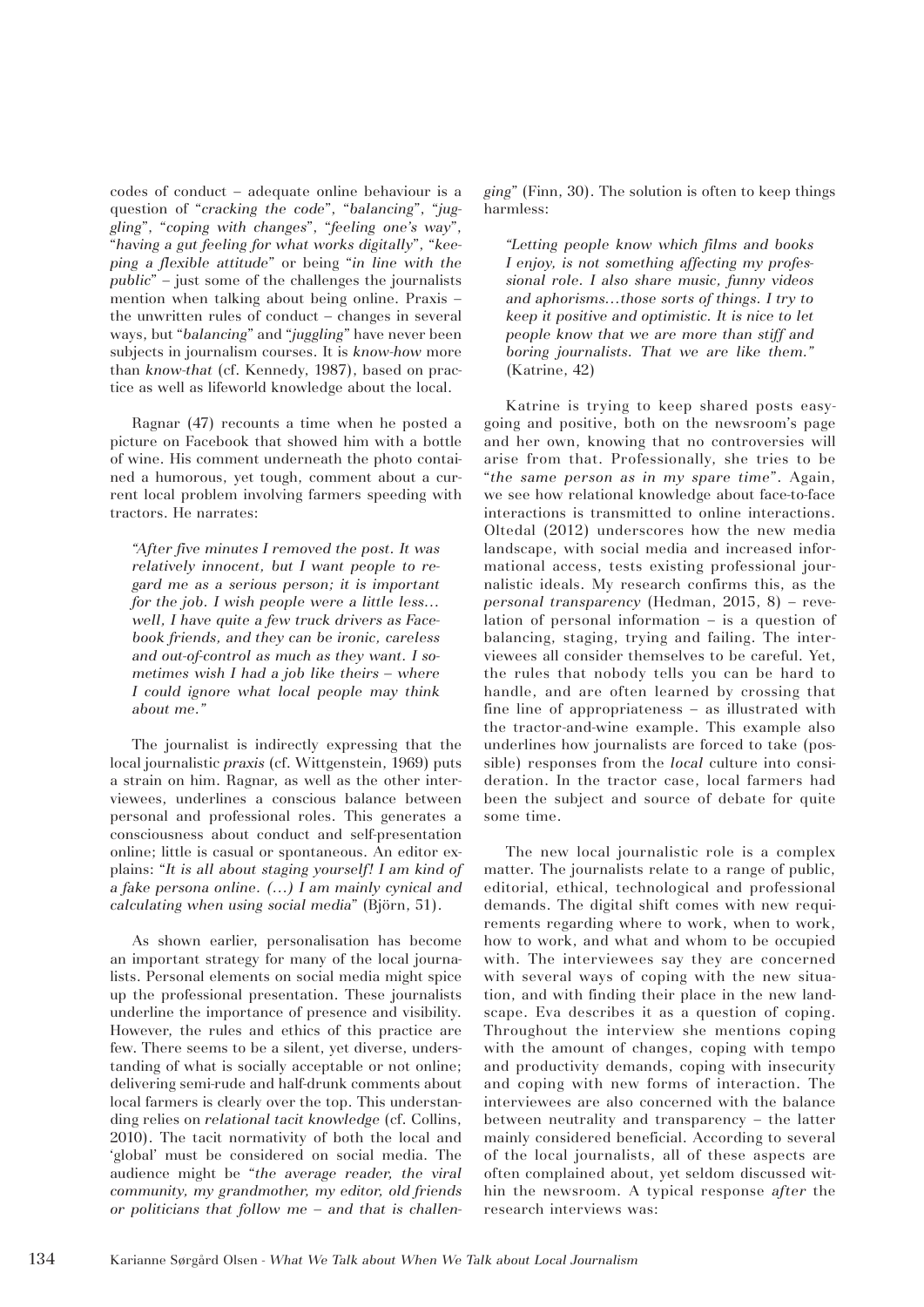*"I appreciated having some time to talk about my professional role and everyday tasks. We seldom do so around here. There is really no time for it."* (Knut, 35)

Two thirds of the interviewees claim that they experience an absence of professional reflection, which makes their professional role feel more blurred. Again, we see the unspoken part of *praxis* (cf. Wittgenstein, 1953). The quote from Knut is an invitation for more of what Schön (1987, 26) calls *reflection-on-action.* This kind of reflection relies on *reflection-in-action.* Schön's point is that dialoguing with situations might evoke answers. The brown cheese journalists were, for instance, uncertain about the strength of their stories. Nevertheless, after reflection, something in the situation told them to pursue the matter in a range of directions. Reflection on such situations – where discretion is the journalists' main guideline – might provide local journalists with sundry answers to what they should and should not be in the future.

Another challenge tied to the lack of reflection is the existing discrepancy between digitally and traditionally oriented journalists. This blurs the concept of digital competence even more. As mentioned, throughout the research interviews, all the interviewees underlined the current focus on digital competence. Björn, for instance, states that: "…*it is the journalists with a digital attitude who will survive in the future. You do not need research to determine that*". Web journalist Siri (27) remarks that the term is somewhat a buzzword, "*still important, yet hard to explain. It is just something you know when working here*". Digital competence hence rose from the discourse as both a future presupposition and a contemporary insurance for keeping the job in a time of downsizing, and was furthermore considered as a trait that is unevenly distributed. Johanne (31) has several thoughts on the discrepancy between the traditional and digital journalists. She is worried that the traditional journalists do not understand the extent of the changes, and remarks:

*"Among other things, online journalists relate to something invisible for those working mainly with printed news: ratings. Statistics are very important to us. Every story measures up against every other story. It is easy to determine whether we have done a good job or not."* 

Johanne makes a demarcation: digital journalists understand something traditionalists do not – they take on a different journalistic role. The digitally oriented, for example, seem to have relational knowledge about what online traffic ratings

imply. Johanne also underscores the tempo of web journalists: "*They have the ability to make a U-turn ten times a day*". Many of the interviewees mention flexibility, effective time management and faster production as crucial parts of the new demands. Yet, it is hard to put into words how they have adopted or acquired these traits and skills. "*You just have to adjust, there is really no time to think*", according to Mads (60). As we see, both the newsrooms' *logic of appropriateness* and the tacit relational knowledge of keeping pace with the surroundings plays a part here. The traditionalists, on the other hand, silently and implicitly understand themselves as knights of social responsibility. To maintain the time to do so, they "*cling to the printed newspaper*", as Olav (46) put it. We saw earlier how Finn refuses to be part of the "clickbait race" when writing online news. Olav sighs:

*"I know that I ought to write more cool and catchy headlines, but I am not that interested in such skills. It is not me, if you understand."*

As we see, the digital competence Olav rejects and Björn and Siri emphasise – a knowledge and an attitude that is open to clickbait journalism – is relational tacit knowledge, more than explicit and testable technological knowledge. This points towards different horizons of unarticulated knowledge. At the moment, most of the journalists claim to be "*fumbling*" – a word frequently used – between the old and the new. Different kinds of knowledge play out in different situations, much in line with Law and Mol's (2006) emphasis on societal complexity. Alternatively, to paraphrase Mol (2002), local journalism is more than one thing, but less than many. Social responsibility is not the only concern of journalists. As Örnebring (2009), with reference to Evetts (2006), points out, everyday journalistic professionalism might be negotiable and flexible.

# **Concluding thoughts on tacit knowledge in contemporary local journalism**

The three analysis sections have pointed at ways in which tacit knowledge plays a role in the understanding and execution of contemporary local journalism. The first section showed how tacit knowledge related to audience conceptions, and how communication is a central part of what is referred to as digital competence. This knowledge is mainly relational lifeworld knowledge. It comes with uncertainty, as traditional and new conceptions collide, and as the local journalists spend less time out in the community. Being present without being present does not come without challenges.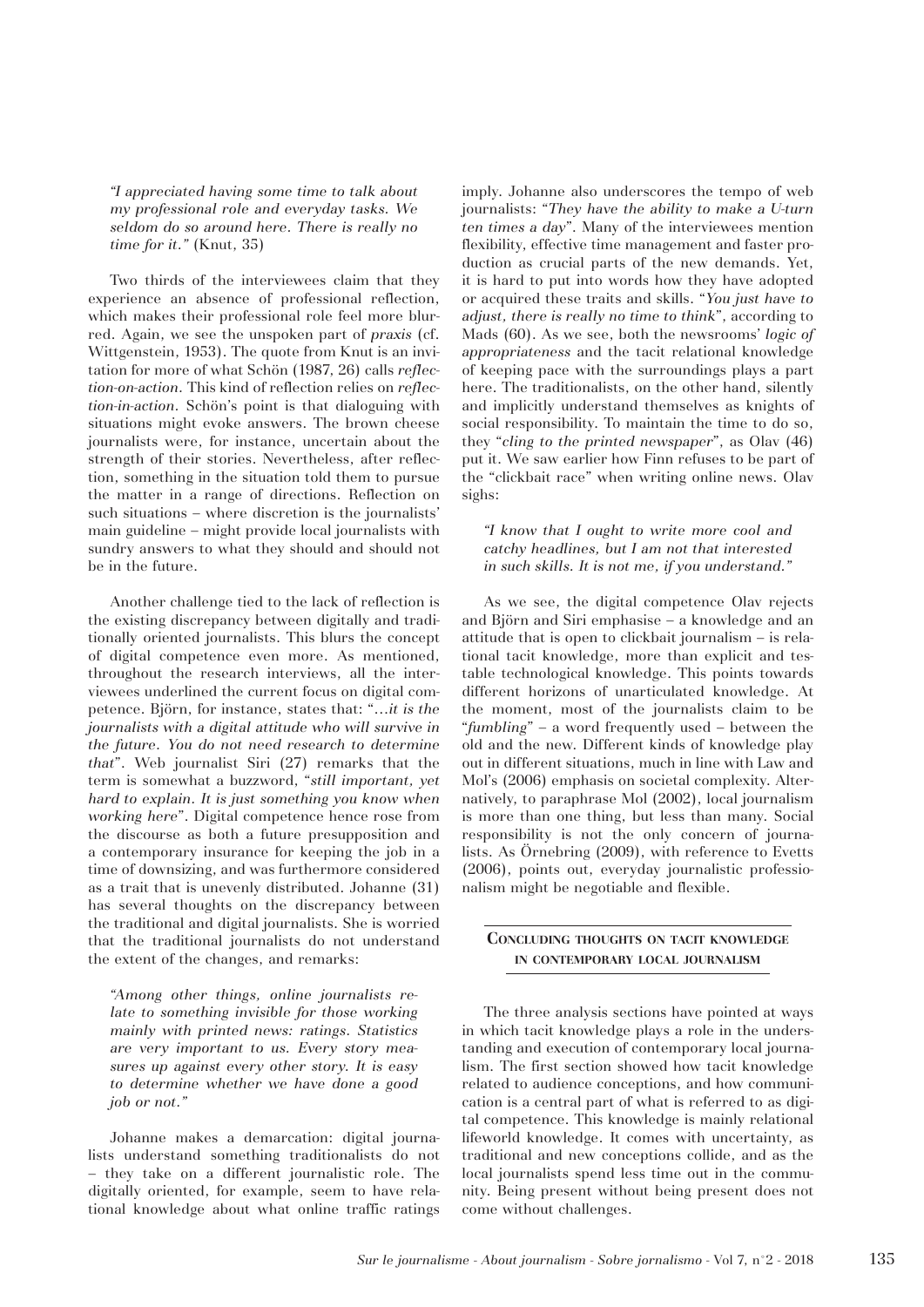The second section highlighted tacit knowledge challenges in the production of online news – especially regarding the balance between local/viral, between public responsibility/service, and between traditional/digital. The digital competence related to this is *praxis*-bound, and requires a sense of the new *logic of appropriateness* (cf. March and Olsen, 2004), as well as the *journalistic gut feeling* (cf. Schultz, 2007).

The third section dealt with contemporary local journalistic role conceptions. Here, digital competence involves the tacit knowledge of self-evaluation, of dealing with increased transparency and using old concepts of discretion in new situations. As shown, it is also a question of positioning oneself in the intersection between traditional ideals and digital affordances. The local journalistic discourse also disclosed that both individual and collective professional reflection are required in these matters.

In sum, "*digital competence*" arises from the discourse as a question of adequate behaviour and action more than technological *know that* knowledge (cf. Benner, 1984). Legitimate conduct within the profession includes a new sense of tempo, a looser attachment to what is purely local, a new sense of flexibility and a new sense of public approach, as well as the understanding of a more transparent journalistic role. The dimensions outlined reflect the short period of online journalism, and present local journalists as being on their way from web novices to experts (cf. Dreyfus and Dreyfus, 1986). This happens through interactional and relational transmission of knowledge. The importance of practical transmission and learning of digital journalism points to the importance of practical training when educating digital journalists.

This article is an invitation for further research on knowledge dimensions in (local) journalism. The aim has not been to fully scrutinise the tacit dimensions of local journalism, but to point towards important aspects found in the journalistic discourse. Further research, e.g. through ethnographic studies, is needed to map this kind of knowledge more fully. Additionally, the social aspects of digital competence in local journalism require further research, as local journalists' relation to their communities is an essential feature of local journalism – and is seemingly in decline. A looser attachment to localness might harm both the local communities and the professionalism of local media: if the democratic, social and cultural functions of local media are weakened, the professional foundation of local journalism becomes rocky as well.

Tacit knowledge in local journalism has a social and interactional essence, and is a mix of different considerations. When we talk about local journalism, we are talking about digitalisation, geography, practical know-how and professional values – which configure a complex body of tacit knowledge. Explicating this knowledge might remedy some of the uncertainty in new professional, social situations (cf. Collins, 2010). Tacit knowledge has a value of its own, and should not be ignored.

> Date de soumission de l'article : 30 mars 2017 Date d'acceptation : 14 juin 2018

#### Notes

 $1$ <sub>NRK</sub> is divided into five regions, with 48 local or district offices. Of the 3500 employees, 1000 are working in the district division (https://www.nrk.no/informasjon/slik-er-nrk-organisert-1.6511619).

 $^{\rm 2}$  The newsrooms are Tønsbergs Blad and NRK Vestfold in Tønsberg, and Firda and NRK Sogn og Fjordane in Førde. Tønsberg is a mid-sized city (42,276 inhabitants) in Norway. Førde is a smaller rural town (12,900 inhabitants), but is also the centre of several neighbouring small communities. Tønsbergs Blad has a circulation of 19,033, while Firda's is 10,014.

<sup>&</sup>lt;sup>3</sup>The interview guide was divided into four thematic sections, entitled 1) "Me – my journalistic life story and everyday work", 2) "On digitalisation and technology", 3) "The role of the local journalist", and 4) "Local newsroom culture".

<sup>&</sup>lt;sup>4</sup> The main topics roughly correspond to the three dimensions in the analysis.

<sup>5</sup> Examples of sub-topics include: "views on public power", "pictured audience", "grief over journalistic past", "what is quality", and "relation to social media".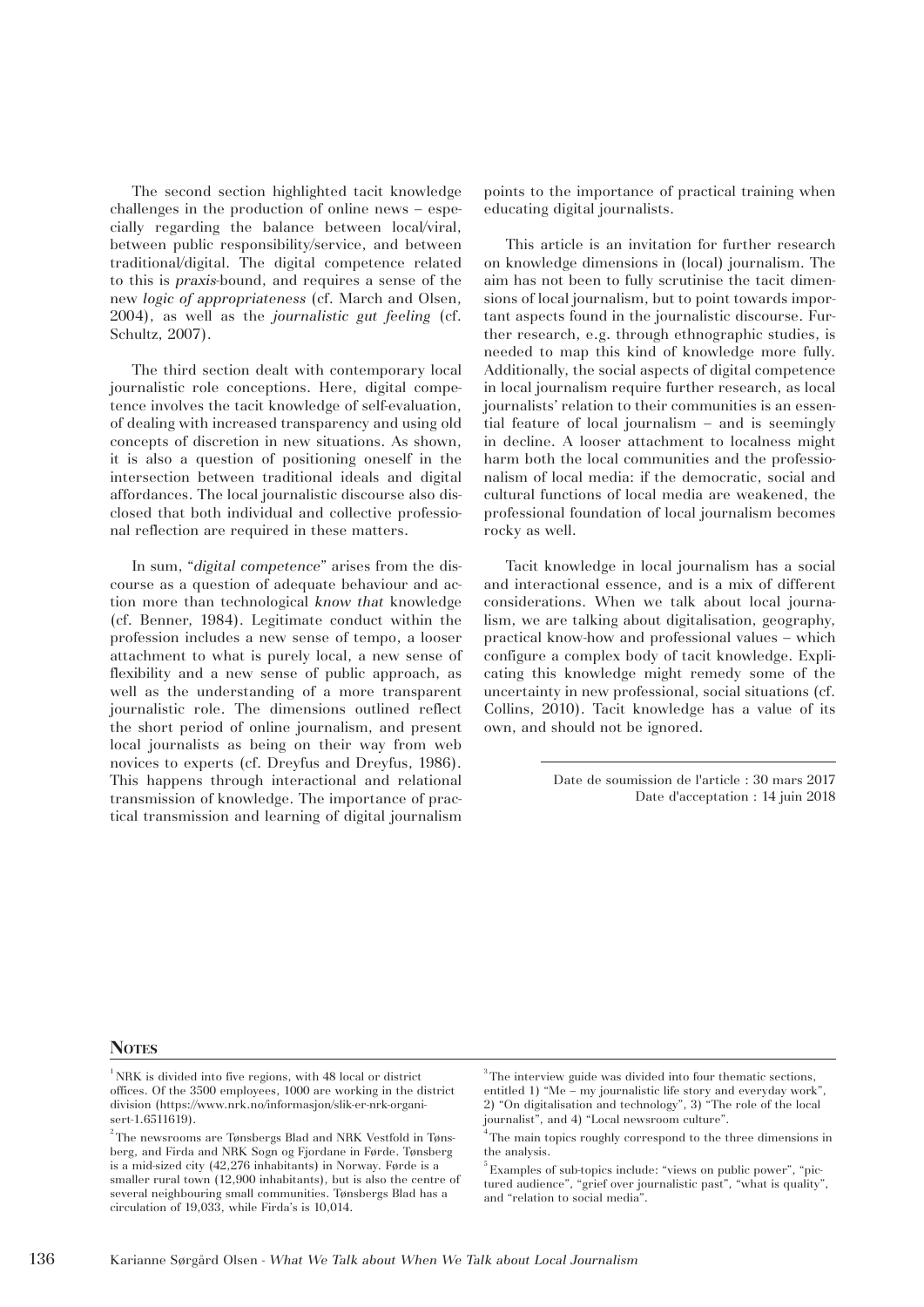## **Bibliography**

Abbott, A., 1988, The System of Professions: An Essay on the Division of Expert Labor, Chicago, University of Chicago Press.

Alvesson, M., Kärreman, D., 2005, "At arbejde med mysterier og sammenbrud: Empirisk materiale som kritisk samtalepartner i teoriudvikling", in Järvinen, M., Mik-Meyer, N. (Eds.), Kvalitative metoder i et interaktionistisk perspektiv, Copenhagen, Hanz Reitzels Forlag.

Avilés, J. A. G., Carvajal, M., 2008, "Integrated and Cross-Media Newsroom Convergence", Convergence, vol. 14, no 2, pp. 221–239.

Benner, P., 1984, From Novice to Expert: Excellence and Power in Clinical Nursing Practice, Menlo Park, Addison-Wesley.

Berger, P. L., Luckmann, T., 1996, Den samfundsskabte virkelighed. En vidensociologisk afhandling, Copenhagen, Lindhardt og Ringhof.

Bjerke, P., 2009, Refleks eller refleksjon? En sosiologisk analyse av journalistisk profesjonsmoral, Doctoral Thesis, Oslo, Det humanistiske fakultet, Universitetet i Oslo.

Boczkowski, P. J., 2004, Digitizing the News: Innovation in Online Newspapers, Cambridge, Massachusetts, MIT Press.

Boczkowski, P. J., 2009, "Materiality and Mimicry in the Journalism Field", in Zelizer, B. (Ed.), The Changing Faces of Journalism: Tabloidization, Technology and Truthiness, New York, Routledge.

Breed, W., 1955, "Social Control in the Newsroom", Social Forces, vol. 33, no 4, pp. 326–335.

Carver, R., 2010 [1981], What We Talk About When We Talk About Love, London, Vintage Classics.

Collins, H., 2010, Tacit and Explicit Knowledge, Chicago, University of Chicago Press.

Davies, N., 2008, Flat Earth News: An Award-winning Reporter Exposes Falsehood, Distortion and Propaganda in the Global Media, London, Chatto and Windus.

Dawson, L. L., Prus, R. C., 1993, "Interactionist Ethnography and Postmodern Discourse: Affinities and Disjunctures in Approaching Human Lived Experience", Studies in Symbolic Interaction, vol. 12, pp. 59–70.

Deacon, D., Pickering, M., Golding, P., Murdock, G., 1999, Researching Communications: A Practical Guide to Methods in Media and Cultural Analysis, London, Arnold Publishers.

De Maeyer, J., 2016, "Adopting a 'Material Sensibility' in Journalism Studies", in Witschge, T., Anderson, C. W., Domingo, D., Hermida, A. (Eds.), The SAGE Handbook of Digital Journalism, London, SAGE.

Denzin, N. K., 1999, "Evaluating Qualitative Research in the Poststructural Moment: The Lessons James Joyce Teaches Us", in Bryman, A., Burgess, R. G. (Eds.), Qualitative Research, London, SAGE.

Dimmen, T., 2009, "Journalistens tause kunnskap", Notat 9/2009, Volda, Høgskulen i Volda.

Domingo, D., 2008, "Interactivity in the Daily Routines of Online Newsrooms: Dealing with an Uncomfortable

Myth", Journal of Computer-Mediated Communication, vol. 13, no 3, pp. 680–704.

Dreyfus, H. L., Dreyfus, S., 1986, Mind over Machine. The Power of Human Intuition and Expertise in the Era of the Computer, New York, Free Press.

Eco, U., 1979, Lector in fabula, le rôle du lecteur, Paris, Grasset.

Engebretsen, M., 2007, Å skrive for skjermen – en innføring i nettjournalistikk, Kristiansand, IJ-forlaget.

Evetts, J., 2006, "The Sociology of Professional Groups: New Directions", Current Sociology, vol. 54, no 1, pp. 133–143.

Fine, G., 2003, "Introduction", in Fine, G., Plato on Knowledge and Forms: Selected Essays, New York, Oxford University Press.

Freidson, E., 2001, Professionalism: The Third Logic, Cambridge, Polity Press.

Gans, H. J., 1979, Deciding What's News, New York, Vintage.

Goffman, E., 1992, Vårt rollespill til daglig, Oslo, Pax forlag.

Gravengaard, G., 2011, "The Metaphors Journalists Live By: Journalists' Conceptualization of Newswork", Journalism, vol. 13, no 8, pp. 1064–1082.

Grimen, H., 2008, "Profesjon og kunnskap", in Morlander, A., Terum, L. I. (Eds.), Profesjonsstudier, Oslo, Universitetsforlaget.

Gulyás, A., 2013, "The Influence of Professional Variables on Journalists' Uses and Views of Social Media: A Comparative Study of Finland, Germany, Sweden and the United Kingdom", Digital Journalism, vol. 1, no 2.

Gynnild, A., 2012, "Visuell transparens i journalistikk", i Eide, M., Larsen og Sjøvaag: Nytt på nett og brett – journalistikk i forandring, Oslo, Universitetsforlaget.

Habermas, J., 1981, Theorie des kommunikativen Handelns, Frankfurt am Main, Suhrkamp.

Hallin, D. C., Mancini, P., 2004, Comparing Media Systems – Three Models of Media and Politics, Cambridge, Cambridge University Press.

Hedman, U., 2015, "J-Tweeters. Pointing towards a New Set of Professional Practices and Norms in Journalism', Digital Journalism,vol. 3, no 2, pp. 279–297.

Heinonen, A., 2011, "The Journalist's Relation with Users: New Dimension to Conventional Roles", in Singer, J. B., Hermida, A., Domingo, D., Heinonen, A., Paulussen, S., Quandt, T., Reich, Z., Vujnovic, M., Participatory Journalism, West Sussex, Wiley-Blackwell.

Hermida, A., 2011, "Mechanisms of Participation: How Audience Options Shape the Conversation", in Singer, J. B., Hermida, A., Domingo, D., Heinonen, A., Paulussen, S., Quandt, T., Reich, Z., Vujnovic, M., Participatory Journalism, West Sussex, Wiley-Blackwell.

Hermida, A., 2016, "Social Media and the News", in Witschge, T., Anderson, C. W., Domingo, D., Hermida, A. (Eds.), The SAGE Handbook of Digital Journalism, London, SAGE.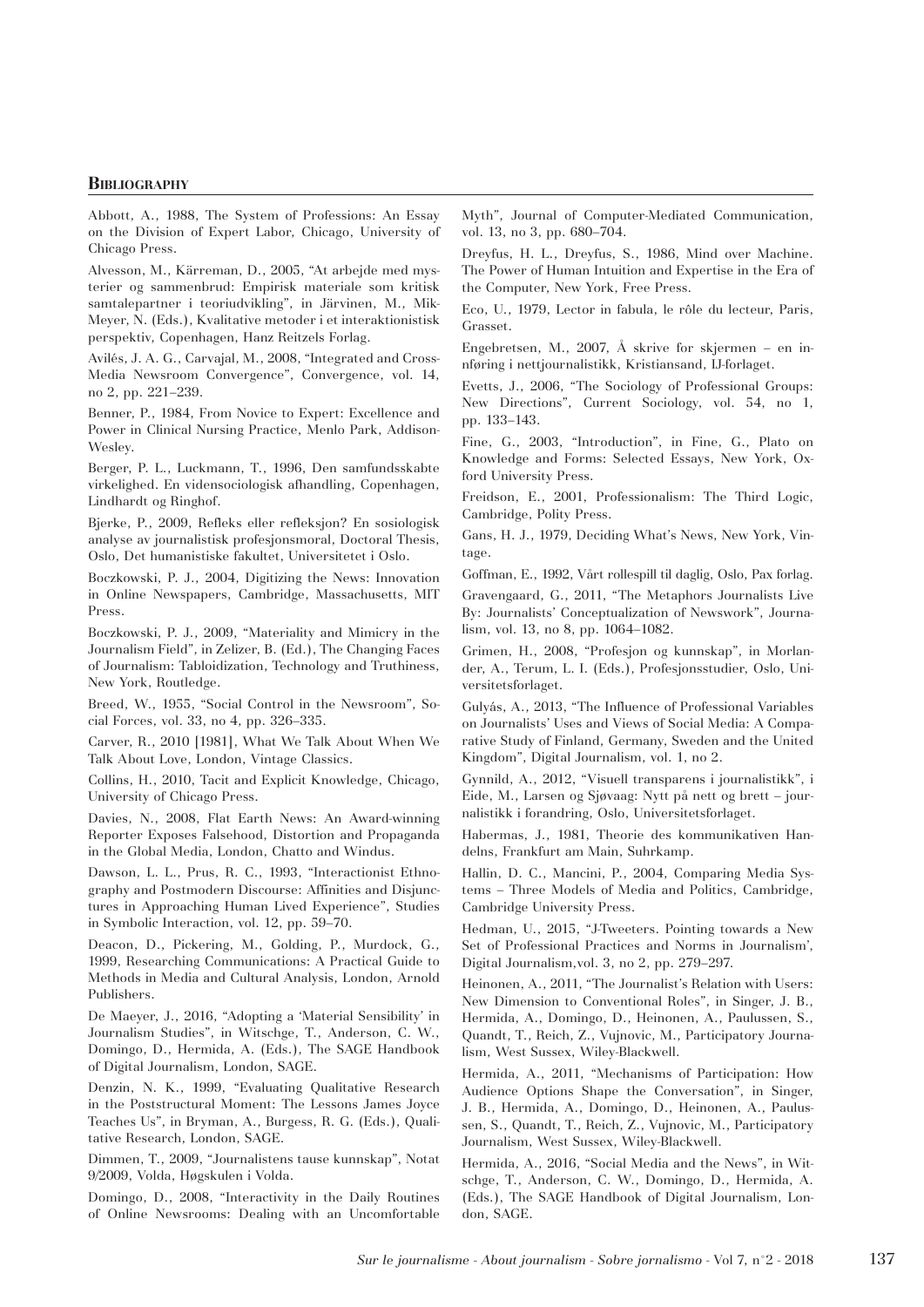Høst, S., 2014, Avisåret 2014, Volda, Høgskulen i Volda. Høst, S., 2016, "Papiravisene lever, og de satser digitalt", Status ved utgangen av 2015,

Skriftserien HVO-MF, Notat nr. 1/2016, Volda, Høgskulen i Volda.

Husserl, E., 1962, Die Krisis der Europäischen Wissenschaften und die Tranzendentale Phänomenologie. Gessamelte Werke IV, Haag, Martinus Nijhoff.

Järvinen, M., Mik-Meyer, N. (Eds.), 2005, Kvalitative metoder i et interaktionistisk perspektiv, København, Hans Reitzels Forlag.

Kennedy, M. M., 1987, "Inexact Sciences: Professional Education and the Development of Expertise, Review of Research in Education, vol. 14, pp. 133–167.

Kramp, L., Carpentier, N., Hepp, A., Trivundza, I. T., Nieminen, H., Kunelius, R., Olsson, T., Sundin, E., Kilborn, R. (Eds.), 2015, Journalism, Representation and the Public Sphere, Bremen, edition lumière.

Kovach, B., Rosenstiel, T., 2001, The Elements of Journalism, New York, Crown Publishers.

Lamark, H., Morlandstø, L., 2002, Hederlig menneske – god journalist, Kristiansand, IJforlaget.

Lamark, H., Morlandstø, L., 2014, "Mulighetenes tyranni", in Morlandstø, L., Krumsvik, A. (Eds.), Innovasjon og verdiskaping i lokale medier, Kristiansand, IJ-forlaget.

Law, J., Mol, A., 2006, Complexities – Social Studies of Knowledge Practices, Durham, Duke University Press.

March, J. G., Olsen, J. P., 2004, The Logic of Appropriateness, Oslo, ARENA, Centre for European Studies, University of Oslo.

Mathisen, B. R. (Ed.), 2010, Lokaljournalistikk – blind patriotisme eller kritisk korrektiv? Kristiansand, IJ-forlaget.

Mol, A., 2002, The Body Multiple: Ontology in Medical Practice, Durham/London, Duke University Press.

Molander, A., Terum, L. I., 2008, "Profesjonsstudier – en introduksjon", in

Molander, A., Terum, L. I. (Eds.), Profesjonsstudier, Oslo, Universitetsforlaget.

Molander, B., 1996, Kunnskap i handling, Göteborg, Daidalos AB.

Nielsen, R. K. (Ed.), 2015, Local Journalism – The Decline of Newspapers and the Rise of Digital Media, London, I.B. Taurus.

Nygren, G., 2008, Yrke på glid – om journalistrollens deproffesionalisering, Stockholm, Simo Mediestudier.

Nygren, G., Dobek-Ostrowska, B. (Eds.), 2015, Journalism in Change, Frankfurt am Main, Peter Lang Edition.

Oltedal, A., 2012, Vesentleg og viktig?: om profesjonsverdiar i journalistkvardagen, Kristiansand, IJ-forlaget.

Omdal, S. E., (Ed.), 2013, Journalistikk og demokrati, Oslo, Fritt Ord.

Omdal, S. E., 2012, "På ryggen av en svart svane", in I Eide, M., Larsen, L. O., Sjøvaag, H., Nytt på nett og brett – journalistikk i forandring, Oslo, Universitetsforlaget.

Örnebring, H., 2009, "The Two Professionalisms of Journalism: Journalism and the Changing Context of Work", Working Paper, Oxford, University of Oxford, Reuters Institute for the Study of Journalism.

Paulussen, S., 2011, "Inside the Newsroom: Journalists' Motivations and Organizational

Structures", in Singer, J. B., Hermida, A., Domingo, D., Heinonen, A., Paulussen, S., Quandt, T., Reich, Z., Vujnovic, M. (Eds.), Participatory Journalism, West Sussex, Wiley-Blackwell.

Peters, C., Broersma, M., 2013, Rethinking Journalism, London, Routledge.

Picard, R., 2011, The Economics and Financing of Media Companies, New York, Fordham University Press.

Polanyi, M., 1962, Personal Knowledge: Towards a Post-Critical Philosophy, London, Routledge.

Polanyi, M., 1966, The Tacit Dimension, Chicago, The University of Chicago Press.

Purcell, K., Rainie, L., Mitchell, A., Rosenstial, T., Olmstead, K., 2010, "Understanding the Participatory News Consumer", Pew Internet and American Life Project, www.pewinternet.org/2010/03/01/part-5-news-gets-personal-social-and-participatory/.

Ryle, G., 1963, The Concept of Mind, Harmondsworth, Penguin.

Schön, D., 1987, Educating the Reflective Practitioner, Cambridge, Harvard University Press.

Schultz, I., 2007, "The Journalistic Gut Feeling – Journalistic Doxa, News Habitus and Orthodox News Values", Journalism Practice, vol. 1, no 2, pp. 190–207.

Schütz, A., 2005, Hverdagslivets sociologi, København, Hans Reitzels Forlag.

Singer, J. B., Hermida, A., Domingo, D., Heinonen, A., Paulussen, S., Quandt, T., Reich, Z., Vujnovic, M. (Eds.), 2011, Participatory Journalism – Guarding Open Gates at Online Newspapers, West Sussex, Wiley-Blackwell.

Smeby, J. C., 2008, "Profesjon og utdanning'", Profesjonsstudier, Oslo, Universitetsforlaget.

Smeby, J. C., 2013, "Profesjon og ekspertise", in Molander, A., Terum, L. I. (Eds.), Profesjonsstudier 2, Oslo, Universitetsforlaget.

Staunæs, D., Søndergaard, D. M., 2005, "Interview i en tangotid", in Järvinen, M., Mik-Meyer, N. (Eds.), Kvalitative metoder i et interaktionistisk perspektiv, Copenhagen, Hanz Reitzels Forlag.

Steensen, S., 2016, "The Intimization of Journalism", in Witschge, T., Anderson, C. W., Domingo, D., Hermida, A. (Eds.), The SAGE Handbook of Digital Journalism, London, SAGE.

Sumpter, T., 2000, "Daily Newspaper Editors Audience Construction Routines: A Case Study", Critical Studies in Media Communication, vol. 17, no 3, pp. 334–346.

Tuchman, G., 1973, "Making News by Doing Work: Routinizing the Unexpected", American Journal of Sociology, vol. 79, no 1, pp. 110–131.

Tuchman, G., 1978, Making News: A Study in the Construction of Reality, New York, Free Press.

Witschge, T., Nygren, G., 2009, "Journalism: A Profession Under Pressure?" Journal of Media Business Studies, vol. 6, no 1, pp. 37–59.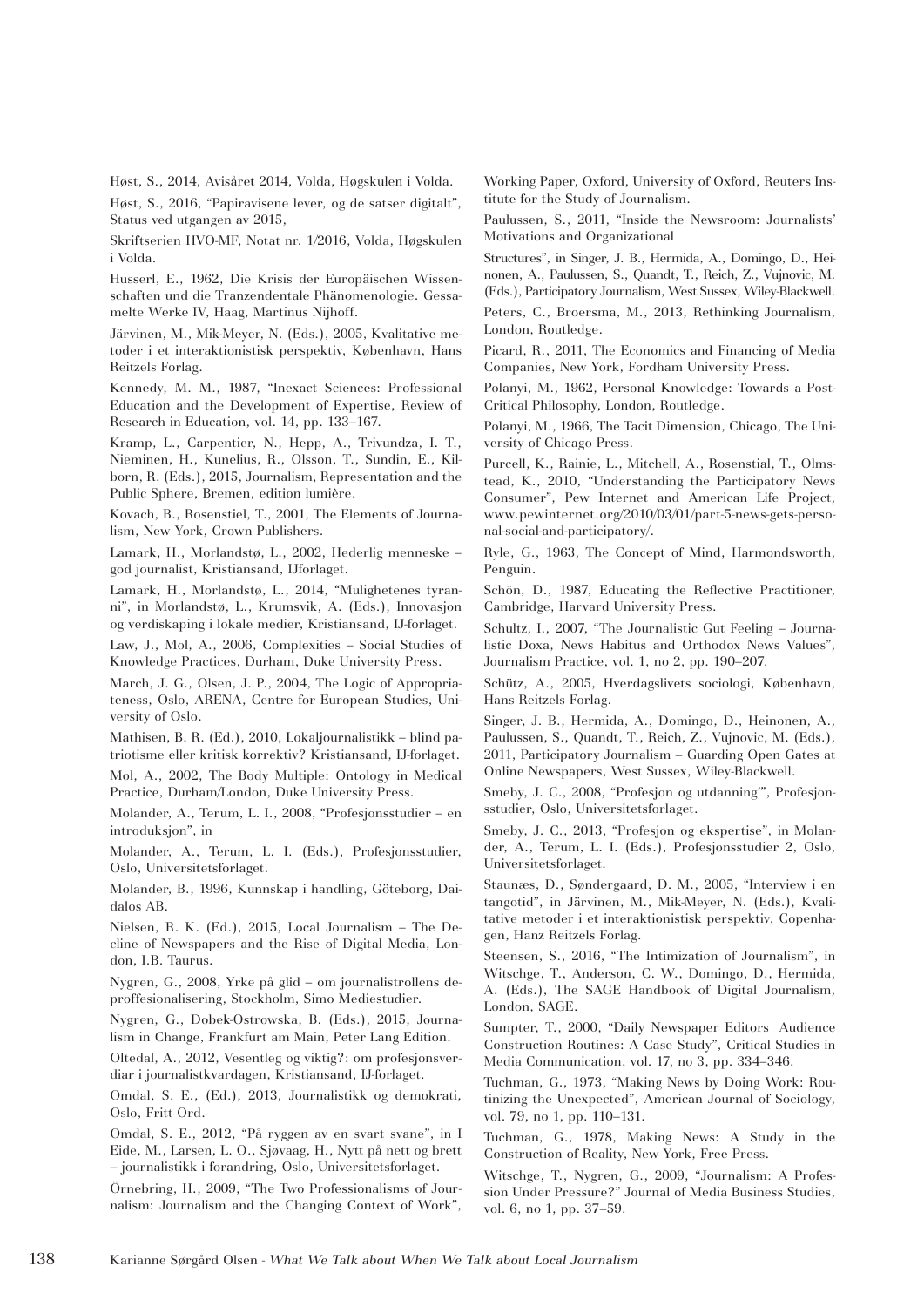Witschge, T., Anderson, C. W., Domingo, D., Hermida, A. (Eds.), 2016, The SAGE Handbook of Digital Journalism, London, SAGE.

Wittgenstein, L., 1953, Philosopische Untersuchungen, Frankfurt am Main, Suhrkampf.

Wittgenstein, L., 1969, Über Gewissheit, Oxford, Blackwell.

Zeller, F., Hermida, A., 2015, "When Tradition Meets Immediacy and Interaction. The Integration of Social

Media in Journalists' Everyday Practices", Sur Le Journalisme About Journalism Sobre Journalismo, vol. 4, no 1, pp. 106–119.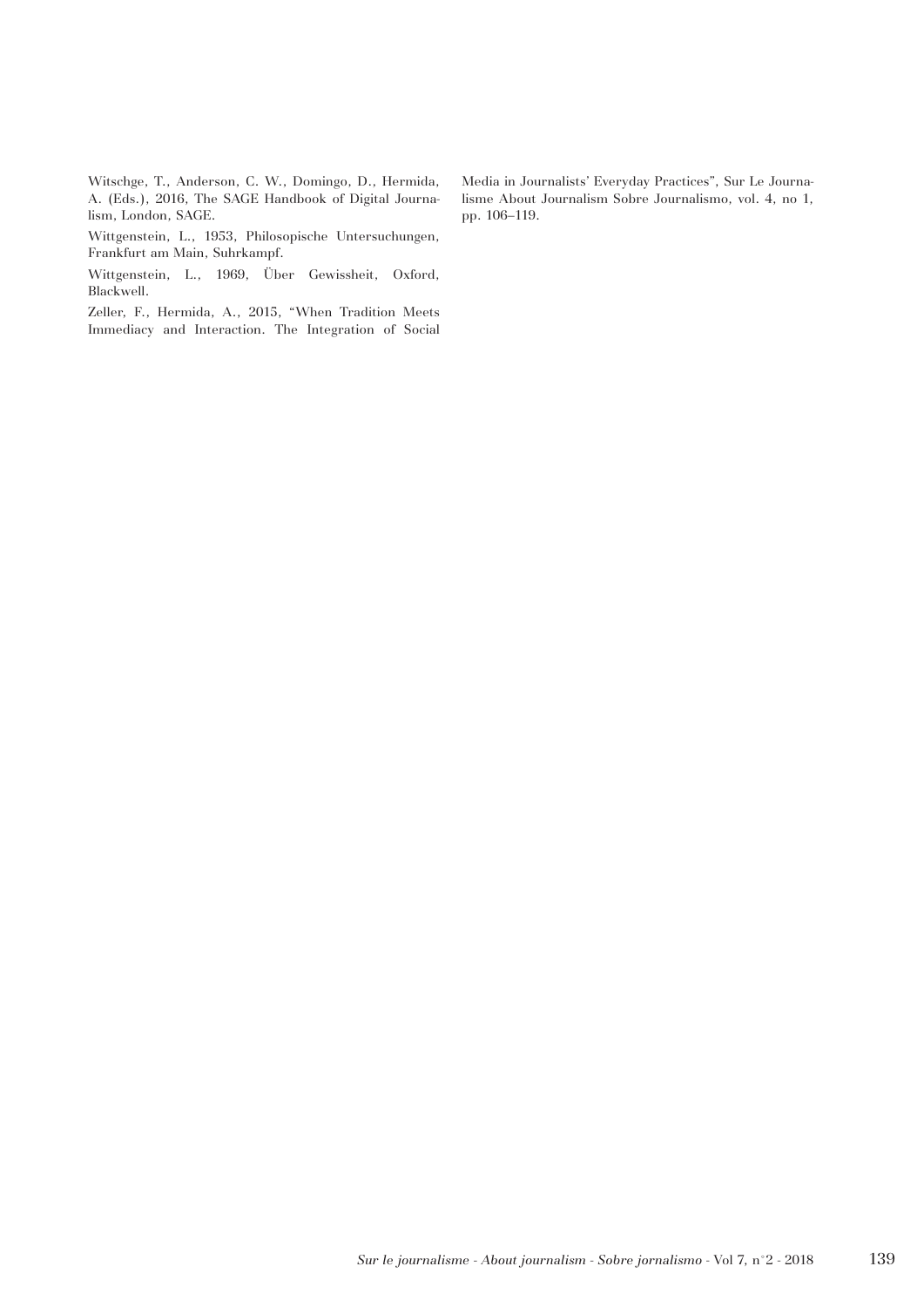**What we talk about when we talk about local journalism:**  Tacit knowledge during the digital shift

**Ce dont on parle quand on parle de journalisme local :**  la connaissance tacite au tournant du numérique

**É que se fala quando se fala do jornalismo local:**  o conhecimento tácito em um contexto de digitalização

Norwegian local journalism has become more digitally oriented after a pe-<br>riod of lagging behind both national and regional media in the digitalisation<br>process. The shift implies both an increased focus on online newspaper riod of lagging behind both national and regional media in the digitalisation process. The shift implies both an increased focus on online newspapers and social media, as well as greater communication with the public. Questions concerning the de-professionalisation of journalism – understood as decreased journalistic autonomy and sense of social responsibility – are under discussion both nationally and internationally. Convergence blurs many old distinctions. New skills, ways of thinking and modes of working are emerging, and the practice of traditional place-bound journalism is changing in many ways. Hence, new practices require new knowledge and tacit knowledge has always been a crucial part of the journalistic knowledge base. In local journalism, the tacit, indwelled knowledge about the community becomes a specific dimension. This article highlights and analyses the dimensions of tacit knowledge elicited from local journalistic discourse. Data are generated through in-depth interviews with 16 local journalism actors from four different Norwegian newsrooms on two locations – including local press and district offices of the Norwegian broadcasting company. The analysis scrutinises audience conceptions and interactions, daily production and local journalistic role conceptions. It shows that what in workday practice is referred to as "digital competence" is to a great extent relational, tacit knowledge. The analysis also points towards new tacit knowledge emerging to deal with increased transparency, digital presence, and role positioning in the intersection between traditional ideals and new demands. Legitimate conduct within the profession includes a new sense of tempo, a looser attachment to what is purely local, a new sense of flexibility and a new sense of public approach, as well as the understanding of a more transparent journalistic role. Communication is a central part of what journalists refer to as digital competence. The analysis draws on tacit knowledge theories and professional theories.

 **Keywords:** Local journalism, tacit knowledge, digital competence, Facebook, digital journalism

Le journalisme local en Norvège s'est tourné récemment davantage vers le<br>
numérique après une période de retard par rapport aux médias nationaux et<br>
orégionaux dans la marche vers la digitalisation. Ce changement implique numérique après une période de retard par rapport aux médias nationaux et régionaux dans la marche vers la digitalisation. Ce changement implique à la fois une concentration accrue sur la partie "en ligne" des médias et les réseaux sociaux, ainsi qu'une plus grande communication avec le public. Des questions concernant la déprofessionnalisation du journalisme –entendue comme une perte d'autonomie journalistique et un sens des responsabilités sociales– sont en cours de discussion aux niveaux national et international. La convergence efface de nombreuses distinctions anciennes. De nouvelles compétences, modes de penser et modes de travail font leur apparition et la pratique du journalisme territorial traditionnel évolue de nombreuses manières. Par conséquent, les nouvelles pratiques nécessitent de nouvelles connaissances et les connaissances tacites ont toujours été une part cruciale de la base de connaissances des journalistes. Dans le journalisme local, la connaissance tacite et de la communauté devient une dimension spécifique. Cet article met en évidence et analyse les dimensions de la connaissance tacite issues du discours journalistique local. Les données sont générées par le biais d'entretiens approfondis avec 16 acteurs du journalisme local provenant de quatre salles de rédaction nor